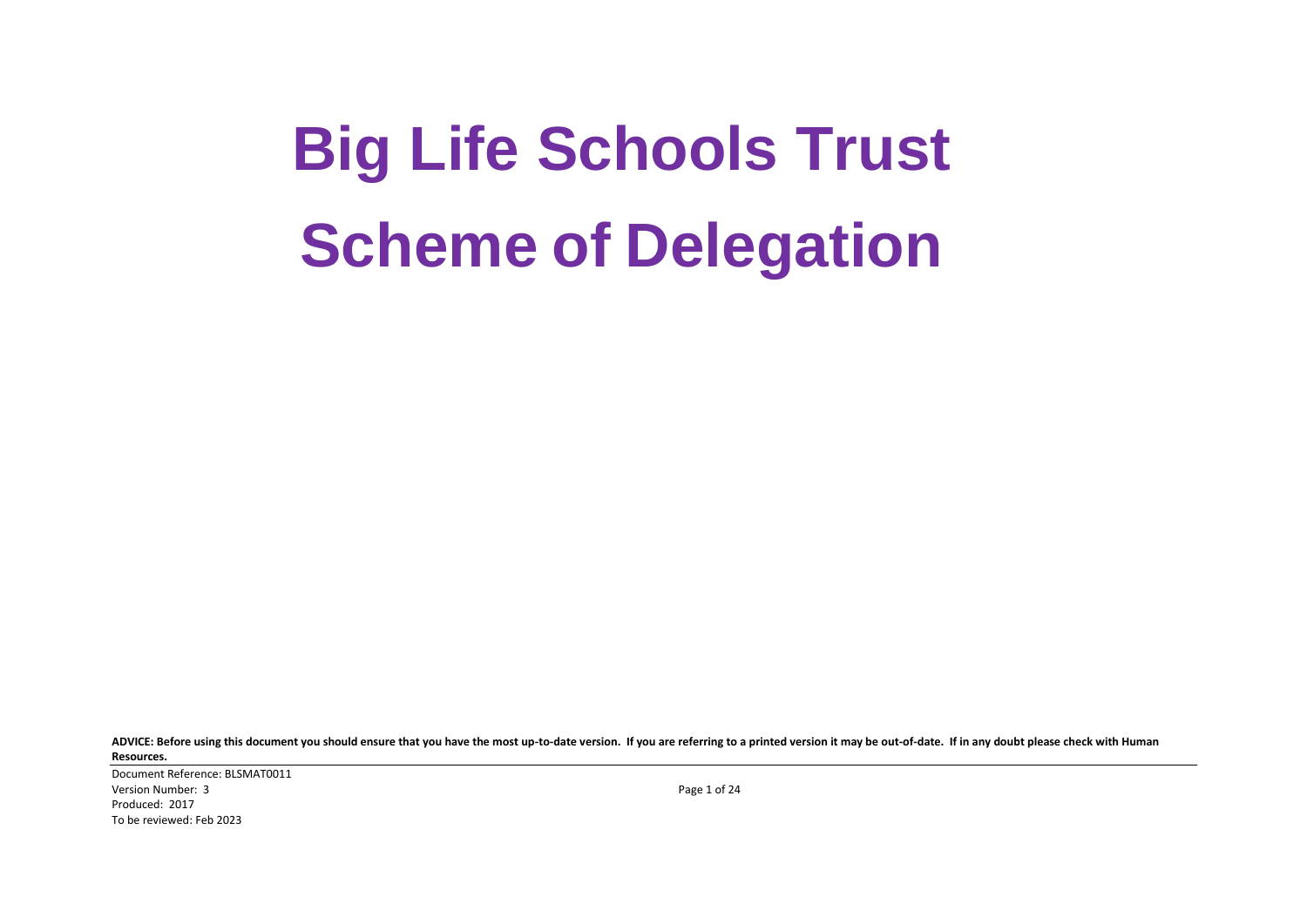#### **Our Multi Academy Trust**

Big Life Schools (BLS) are part of the Big Life group, which aims to fight inequality and create opportunities for people to change their lives. Big Life Schools Trust was established to meet the needs of the communities who found themselves with a deficit of local school places. We work with local communities to create excellent, welcoming schools for children who may otherwise not have had a local school place. All of our schools are underpinned by our 6 values:

- Honest
- Thoughtful
- Creative
- Courageous
- Inspiring
- Value difference

Big Life Schools is governed by the Multi Academy Trust Board (MAT) and is accountable to the Department for Education (DfE). Each School has its own Local Governing Committee(LGC). The Chair of Governors for each LGC is appointed by the MAT Board. The LGCs appoints local governors. The MAT currently serves the free schools it has opened, however, it is also intending to welcome schools converting to academy status and existing academies wanting to move sponsors.

#### **The way it works**

The MAT Board has overall legal responsibility for the operation of the MAT and the schools within it. However, the MAT Board works in partnership with its schools, valuing their individual contribution. Big Life Schools is are also part of the wider Big Life group which brings further expertise to support our schools. The Big Life group delivers Children and Families; Health and Well-being; and Skills and Employability services. The corporate services are provided to the MAT by the Big Life Company under a Service Level Agreement which is approved by the MAT Board. This Scheme of Delegation identifies functions to be carried out by:

- the MAT Board
- the Schools Director, Accountable Officer and staff of the sponsor organisation providing corporate services
- Head teachers

Local Governing Committees **Structure of Big Life Schools MAT**

**ADVICE: Before using this document you should ensure that you have the most up-to-date version. If you are referring to a printed version it may be out-of-date. If in any doubt please check with Human Resources.**

Document Reference: BLSMAT0011 Version Number: 3 Page 2 of 24 Produced: 2017 To be reviewed: Feb 2023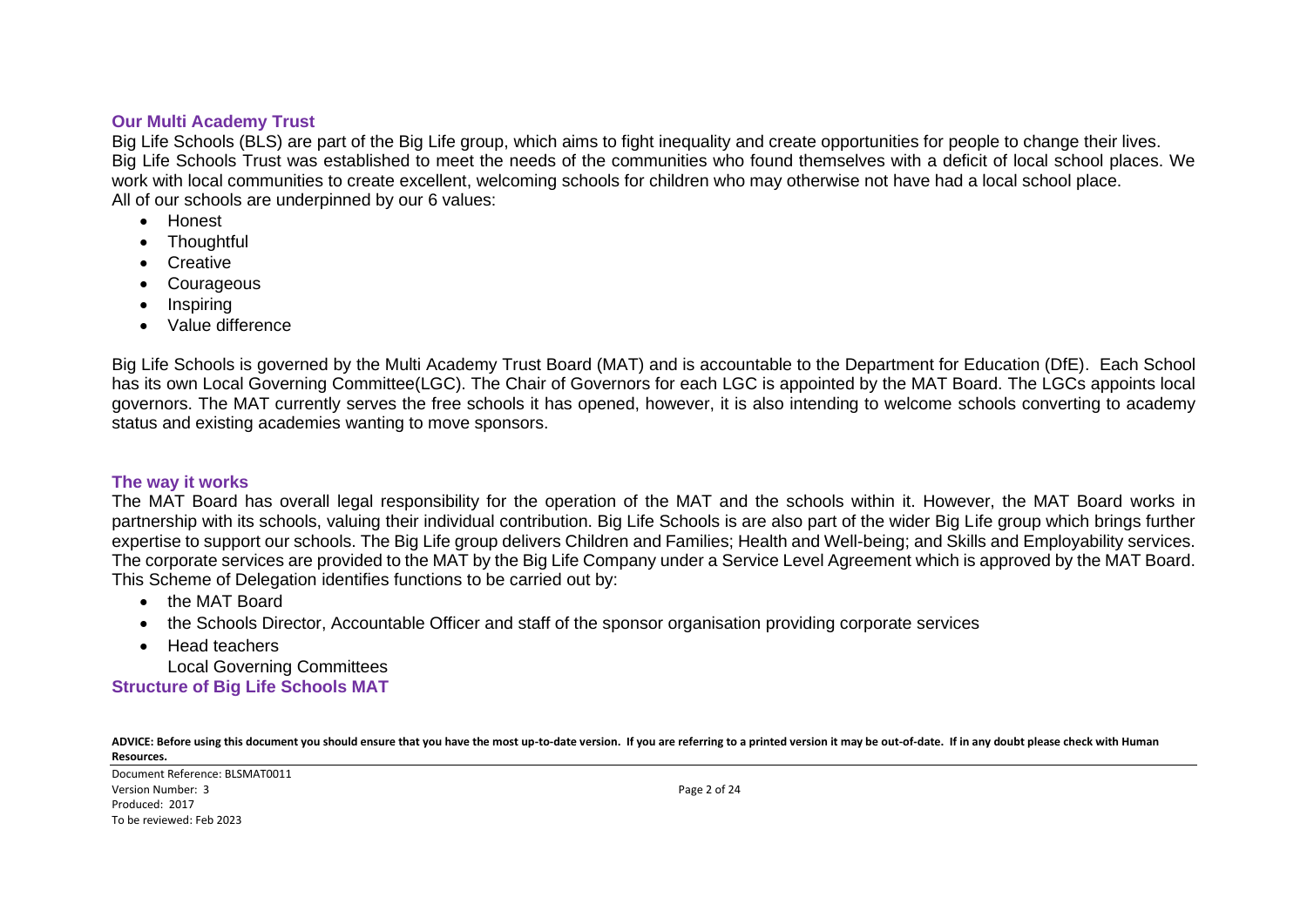

Document Reference: BLSMAT0011 Version Number: 3 Page 3 of 24 Produced: 2017 To be reviewed: Feb 2023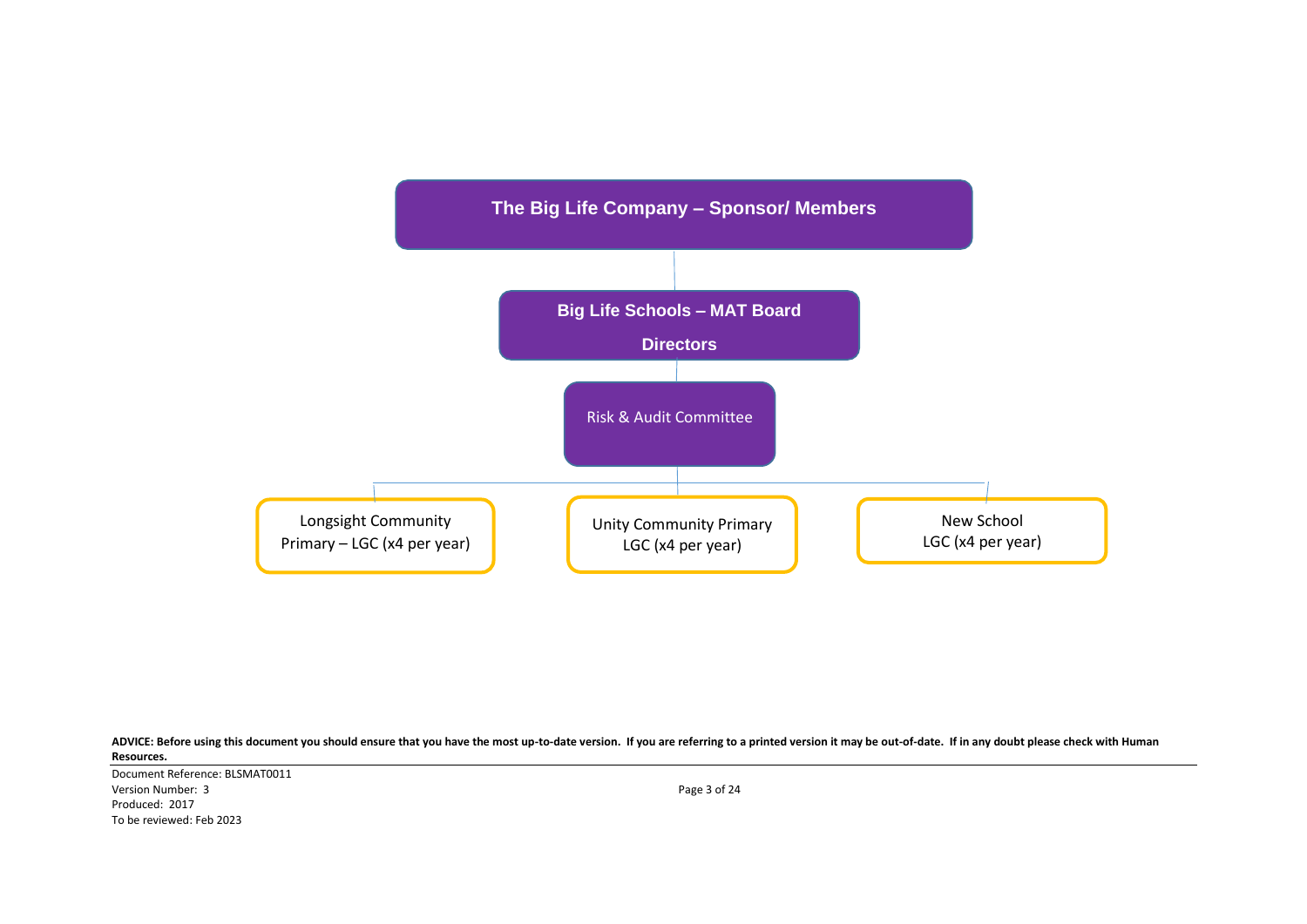# **The Members**

The responsibilities of the members are to:

- Appoint all Directors/Trustees to MAT board
- Appraises performance of MAT Trustees
- Hold Trustees to account for governance arrangements of the MAT
- Review Trustee Report and Audited Accounts
- Approves appointment of Auditors

| The Members are:             |  |  |
|------------------------------|--|--|
| <b>INSTRUCTION CONTINUES</b> |  |  |

| <b>Big Life Schools Members</b> |                                      |  |  |  |
|---------------------------------|--------------------------------------|--|--|--|
| <b>Name</b>                     | <b>Role</b>                          |  |  |  |
| The Big Life                    | Corporate Member represented         |  |  |  |
| Company                         | by Edna Robinson                     |  |  |  |
| <b>Matt Wallis</b>              | <b>Education Expertise (Primary)</b> |  |  |  |
| Liam McDaid                     | Education Expertise (Secondary)      |  |  |  |
| Taayba Javed                    | <b>Community Member</b>              |  |  |  |

**ADVICE: Before using this document you should ensure that you have the most up-to-date version. If you are referring to a printed version it may be out-of-date. If in any doubt please check with Human Resources.**

Document Reference: BLSMAT0011 Version Number: 3 Page 4 of 24 Produced: 2017 To be reviewed: Feb 2023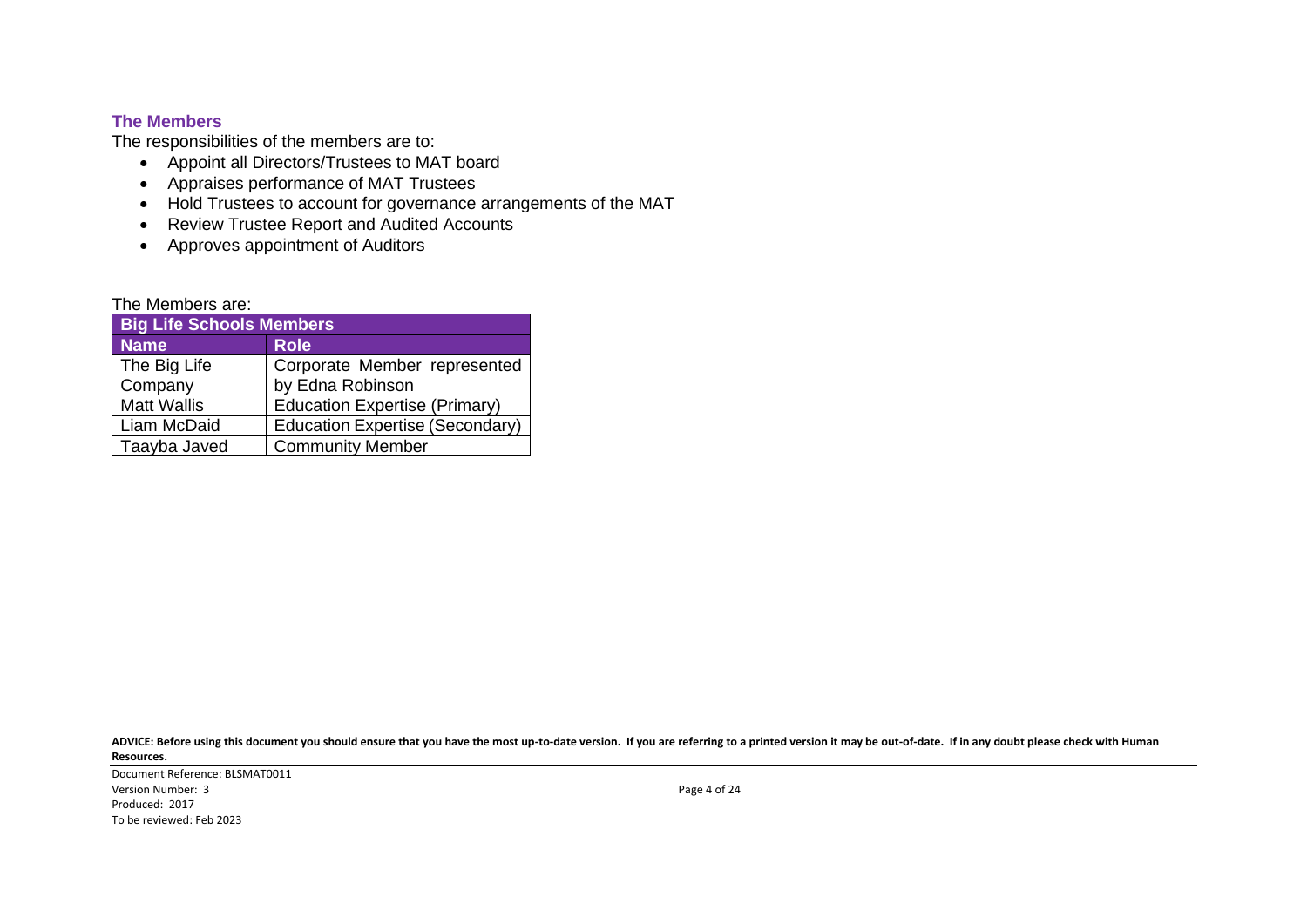## **The MAT Board**

The responsibilities of the MAT Board are detailed in the MAT Board terms of reference (BLSMATxxx) and include:

- Setting strategic direction for Big Life Schools
- Creating robust accountability for each school to the MAT
- Ensuring financial probity including monitoring of financial management and financial sustainability of the Trust
- Ensuring high educational standards are achieved
- Ensuring the values of the MAT are embedded in each school

The current Board is as follows:

| <b>MAT Trustees</b>  |                                          |
|----------------------|------------------------------------------|
| Name                 | Role                                     |
| <b>Karina Carter</b> | <b>MAT Chair</b>                         |
| Vacant               | CoG UCP and MAT Trustee                  |
| <b>Emma Perry</b>    | CoG LCP and MAT Trustee                  |
| Fay Selvan           | CEO - Big Life Group                     |
| <b>Phil Trohear</b>  | <b>Education Expertise (Primary)</b>     |
| Andrea Heffernan     | <b>Chair of Risk and Audit Committee</b> |
| Lisa Brooks          | <b>Education Expert (Secondary)</b>      |

| <b>Attendees</b>   |                                                        |
|--------------------|--------------------------------------------------------|
| Name               | Role                                                   |
| Victoria VIckers   | <b>Clerk/Company Secretary</b>                         |
| <b>Phil Alty</b>   | Finance Director - Big Life group                      |
| Head teachers      | Partial attendance to present progress against targets |
| <b>Keith Smith</b> | <b>Accounting Officer</b>                              |

## **Risk and Audit committee**

The committee reports to the MAT. Its' remit is to:

ADVICE: Before using this document you should ensure that you have the most up-to-date version. If you are referring to a printed version it may be out-of-date. If in any doubt please check with Human **Resources.**

Document Reference: BLSMAT0011 Version Number: 3 Page 5 of 24 Produced: 2017 To be reviewed: Feb 2023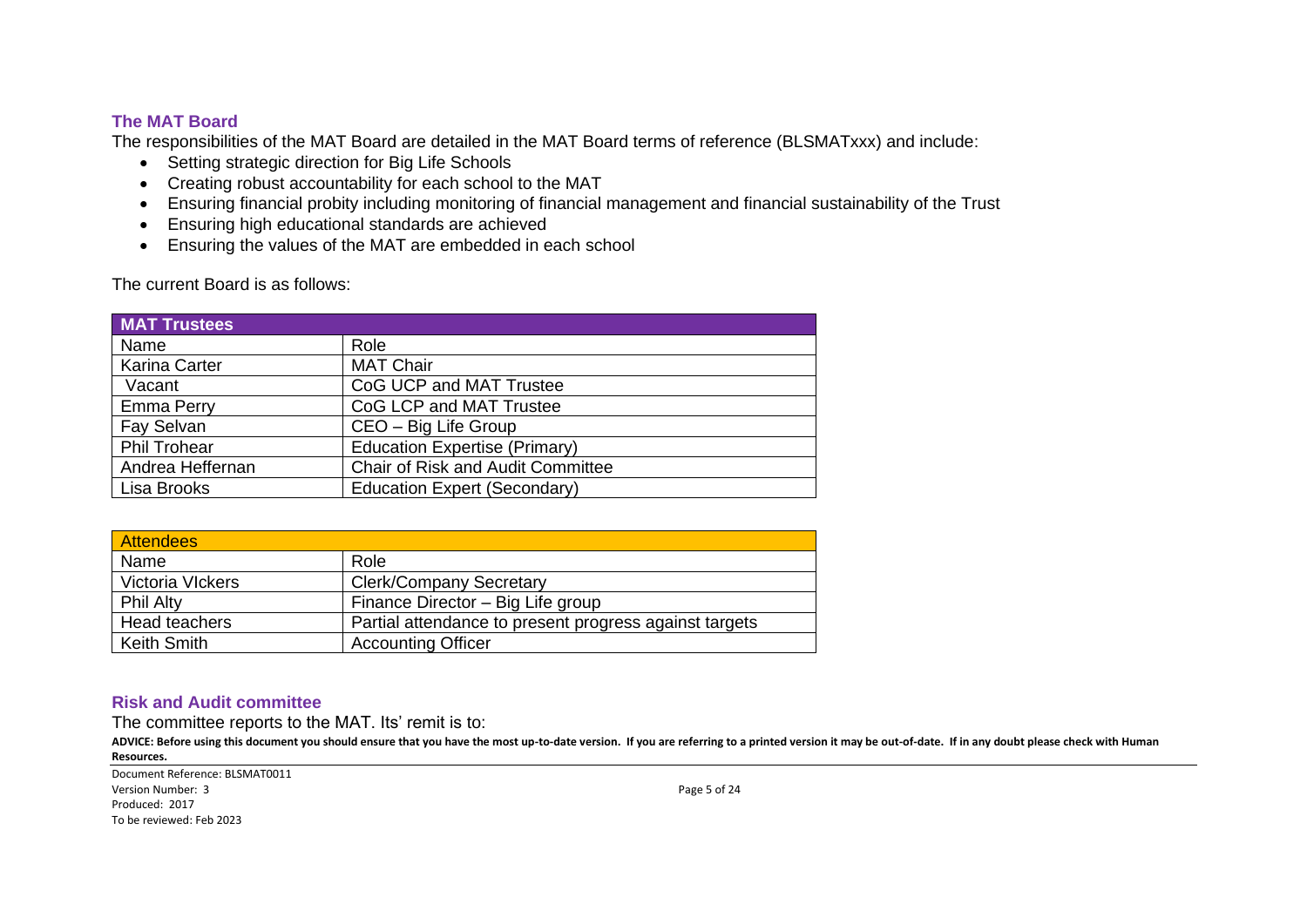- Recommend to the members the appointment of external auditors.
- Oversee the internal and external audit process, receive the audit report, and consider its content in discussion with the auditors.
- Recommend approval of the statutory accounts and ensure any significant errors in processes and controls, fraud and risk is brought to the attention of the Board, with remedial recommendations
- Review and approve banking facilities, future requirements based on forecasts and budgets
- Recommend approval of the MAT budgets and pay policy
- **Risk and Quality Committee**Receive reports on all issues relating to quality (Training, Safeguarding, Health and Safety, Information Governance).
- Monitor incidents and ensure lessons are learned
- Provide assurance to the MAT and Group board on operational systems and processes for safe operation
- Manage operational risks

# **Local Governing Committee**

Each school has a Local Governing Committee (LGC) that has delegated responsibilities for the day to day running of schools passed to them from the MAT as detailed in this Scheme of Delegation. The Chair of Governors for each school sits on the MAT Board, and in doing so they represent the MAT and not their individual schools. The LGC's meet four times a year. Each meeting has focus related to the SIP priority of the individual school.

# **Finance Management Meeting**

This meeting is held monthly and includes the head teachers, and School Business Managers. The purpose of the meeting is to monitor management accounts and advise on spend in accordance with the delegated powers outlined within the scheme of delegation. Schools are allocated into a category of a:

- **Supported School**: This is a school that based upon the Ofsted grading and due diligence outcome may need a greater level of support from the Trust. This will affect the level of responsibility the school is initially afforded. This is reviewed periodically and as improvement is maintained and continuous, a school may move into being classed as 'supporting'
- **Supporting School**: This is a school which is thriving and continually improving and may have capacity to give more support to other schools within the Trust.

This does not mean that we believe supported schools do not have an equal amount to offer and through the structures we have in place for sharing practice and school improvement we will ensure that we evaluate and utilise the strengths of all our schools.

ADVICE: Before using this document you should ensure that you have the most up-to-date version. If you are referring to a printed version it may be out-of-date. If in any doubt please check with Human **Resources.**

Document Reference: BLSMAT0011 Version Number: 3 Page 6 of 24 Produced: 2017 To be reviewed: Feb 2023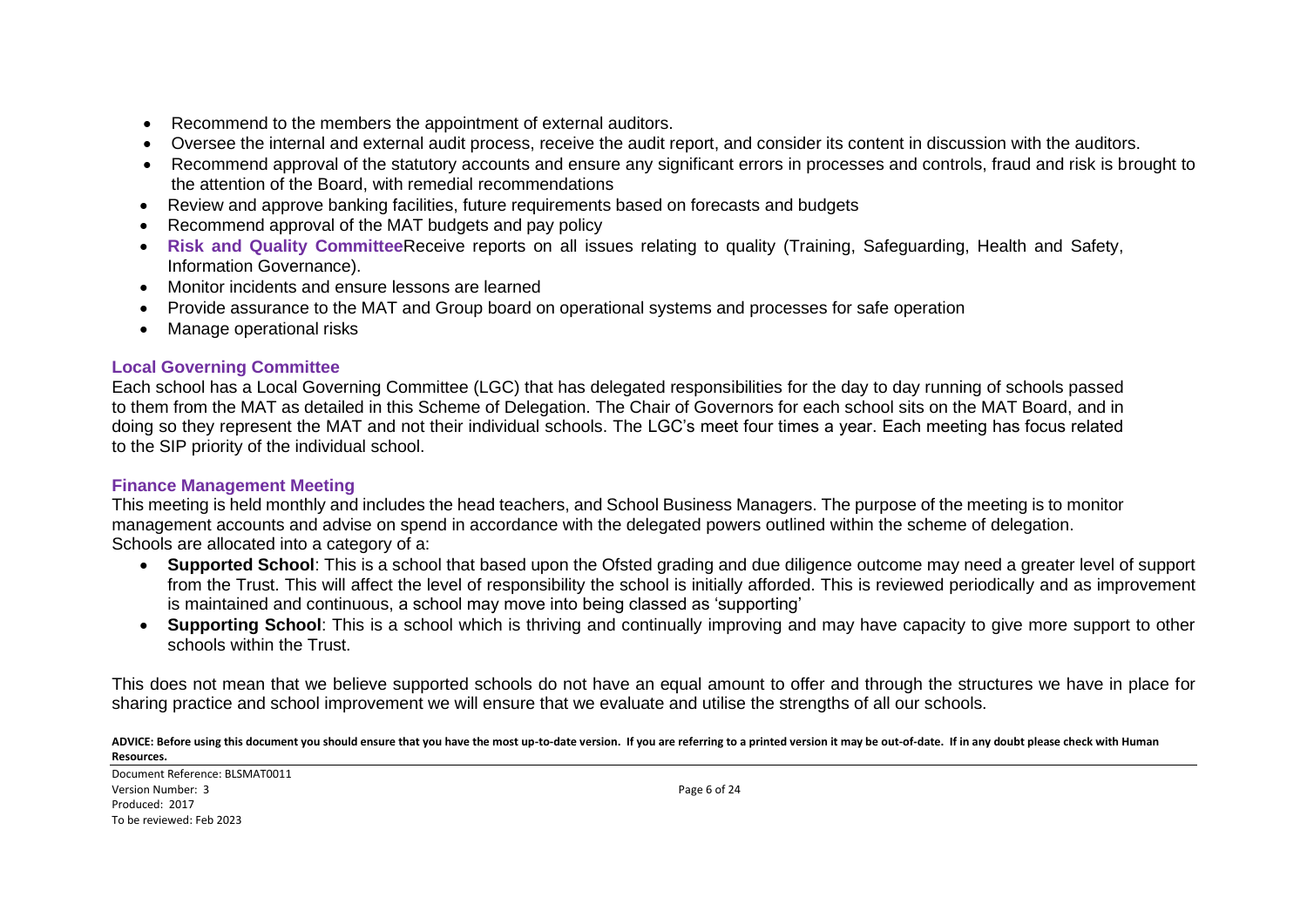### **Working together**

All Schools within the MAT will be expected to contribute to one or more of the following:

- Development and maintenance of school policies
- School improvement strategies and sharing of best practice
- Mentoring and coaching of staff
- Embedding and delivering the Big Life Schools Vision and Values

# **Link to school sponsor**



# **Role of Big Life Company Group Services**

**ADVICE: Before using this document you should ensure that you have the most up-to-date version. If you are referring to a printed version it may be out-of-date. If in any doubt please check with Human Resources.**

Document Reference: BLSMAT0011 Version Number: 3 Page 7 of 24 Produced: 2017 To be reviewed: Feb 2023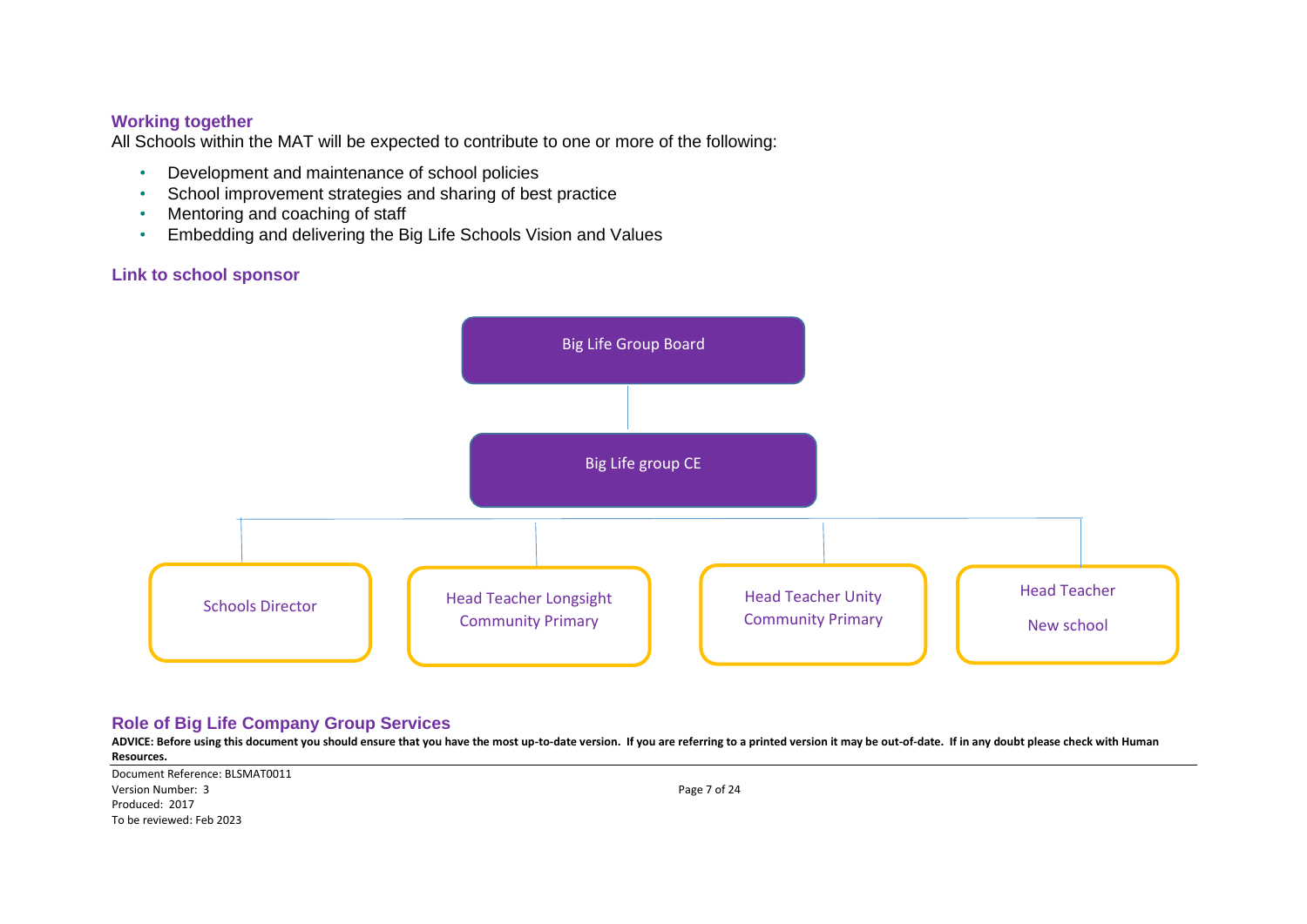Big Life Group Services supplies the schools with core functions including Leadership and Management, HR, Communication and marketing, Governance, Health & Safety, Finance, Capital development and facilities management, Safeguarding advice, guidance and training, Business development and fundraising, ICT (where appropriate). This is specified in a Service Level Agreement which identifies the range of services provided to each school, the cost, and is approved by the MAT Board. The value of the Group Service charge is assessed for Value for Money (VFM) on an annual basis as part of the SLA approval process; it complies with the 'at cost' requirements included in the Academies Financial Handbook and is procured in line with Big Life Procurement Policy (BLG255). Approval of the SLA is required by the ESFA.

n addition to the charge for the core services, schools contribute to a 'Development' Fund. The fund is used to develop shared resources and expertise, with the focus on improvement and enable schools to pool resources to purchase services such as Speech and Language Therapy; Educational Psychology as well as creating bespoke posts that help meet the vision for Big Life Schools, for example, Early Help workers. The proposals approved by the MAT Board to ensure that they are in keeping with the priorities for improvement and the vision.

#### **Role of Senior Executive Leader and Accountable officer**

Big Life Schools are part of the Big Life group and, as such, the role of Senior Executive Leader is fulfilled by the CEO of the Big Life Group, who is also a Trustee of the MAT.. Our vision is about integrating the full range of children and family services that we deliver to give a fuller offer to families. The Schools Director acts as Accounting Officer . The Schools Director chairs the Senior Leadership Team for Head teachers and Children and Families. The Schools Director works alongside the Head Teachers to deliver the Big Life Schools strategy. In the scheme of delegation below, responsibilities are assigned to the Director.

#### **Senior Leadership Team for Head Teachers**

We feel passionately about harnessing the collective but diverse expertise of our leaders to constantly improve and share best practice. The Schools Director chairs a monthly SLT with all Head teachers to ensure that they are part of developing the Trust and have an influence in steering the direction. The SLT supports sharing of resources and best practice across the schools, embedding the values and delivering the Big Life Schools Vision.

# **Big Life group Leadership Team**

**ADVICE: Before using this document you should ensure that you have the most up-to-date version. If you are referring to a printed version it may be out-of-date. If in any doubt please check with Human Resources.** Head teachers also have access to and are part of the wider Leadership Team in the Big Life group. This Team includes experts in health and well-being and skills and employability as well as having access to a Safeguarding Lead and an Adults at Risk Lead.

Document Reference: BLSMAT0011 Version Number: 3 Page 8 of 24 Produced: 2017 To be reviewed: Feb 2023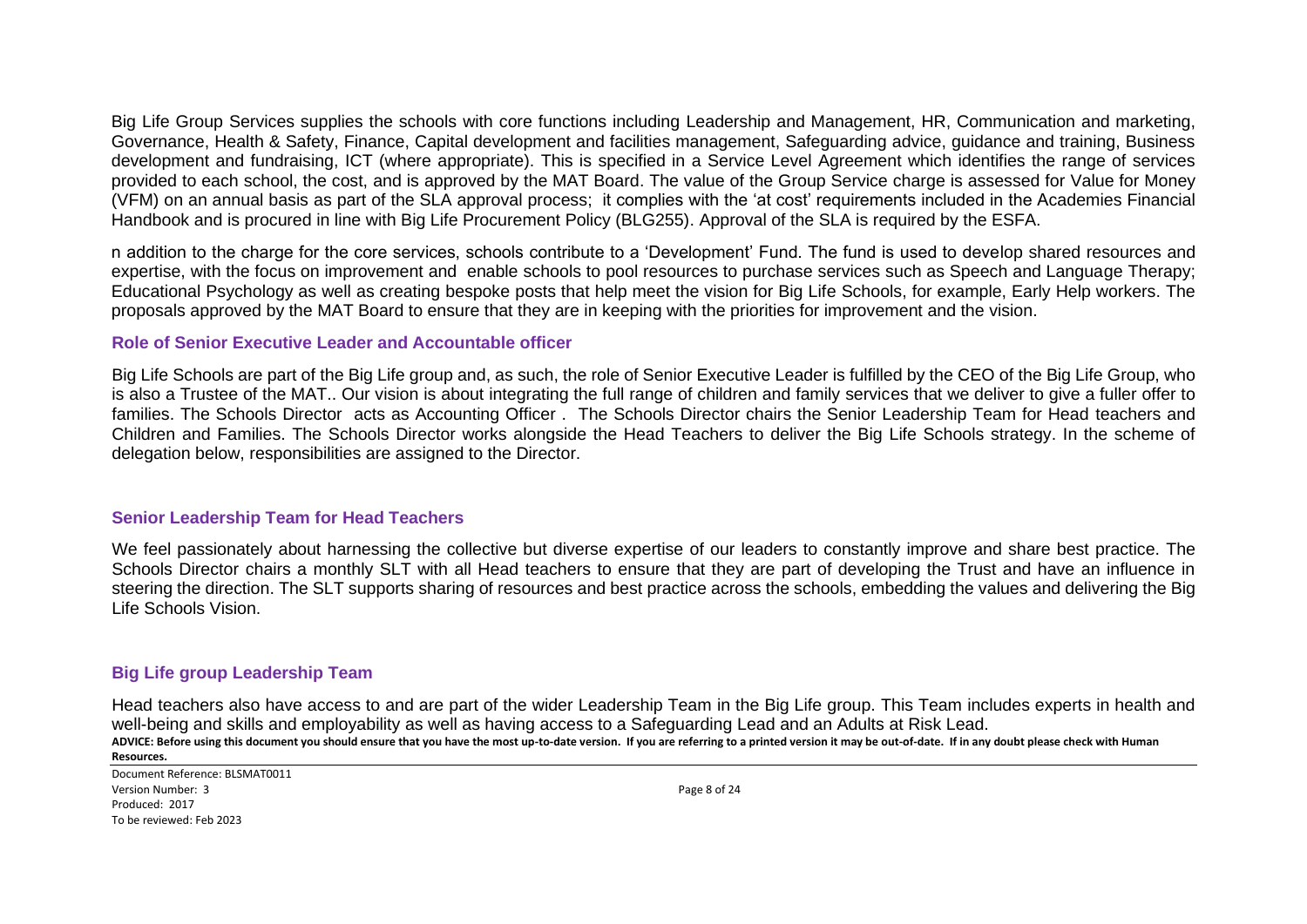## **Place based and divisional working**

Big Life group services operate in three divisions: Health and Well-being; Skills and Employment; and Children and Families. The schools sit in the Children and Families division and this gives them access to expertise across a wide range of fields including Early Years, Early Help and family support, parental engagement and participation, volunteering and employability. There is a systematic approach to integrated working and sharing of practice including cross moderation.

The Big Life group is committed to working in, *and with*, the communities in which it works. Big Life schools will therefore work with their local cluster schools, and be part of a wider network and partnerships to create opportunities for people to change their lives.

#### **What is covered in this Scheme of Delegation**

The Scheme covers five areas:

- Finance
- **Education**
- HR
- Asset Management
- Strategy

The MAT has direct legal responsibility to the DfE. The Scheme of Delegation reflects our responsibility as a MAT to ensure all children accessing our schools have a first class education, whilst being supported to thrive as individuals. It balances the need to value the expertise within our schools whilst challenging and supporting.

More responsibility is passed to schools dependent upon their level of performance. The scope set out below is based on a 'supported school'.

**ADVICE: Before using this document you should ensure that you have the most up-to-date version. If you are referring to a printed version it may be out-of-date. If in any doubt please check with Human Resources.**

Document Reference: BLSMAT0011 Version Number: 3 Page 9 of 24 Produced: 2017 To be reviewed: Feb 2023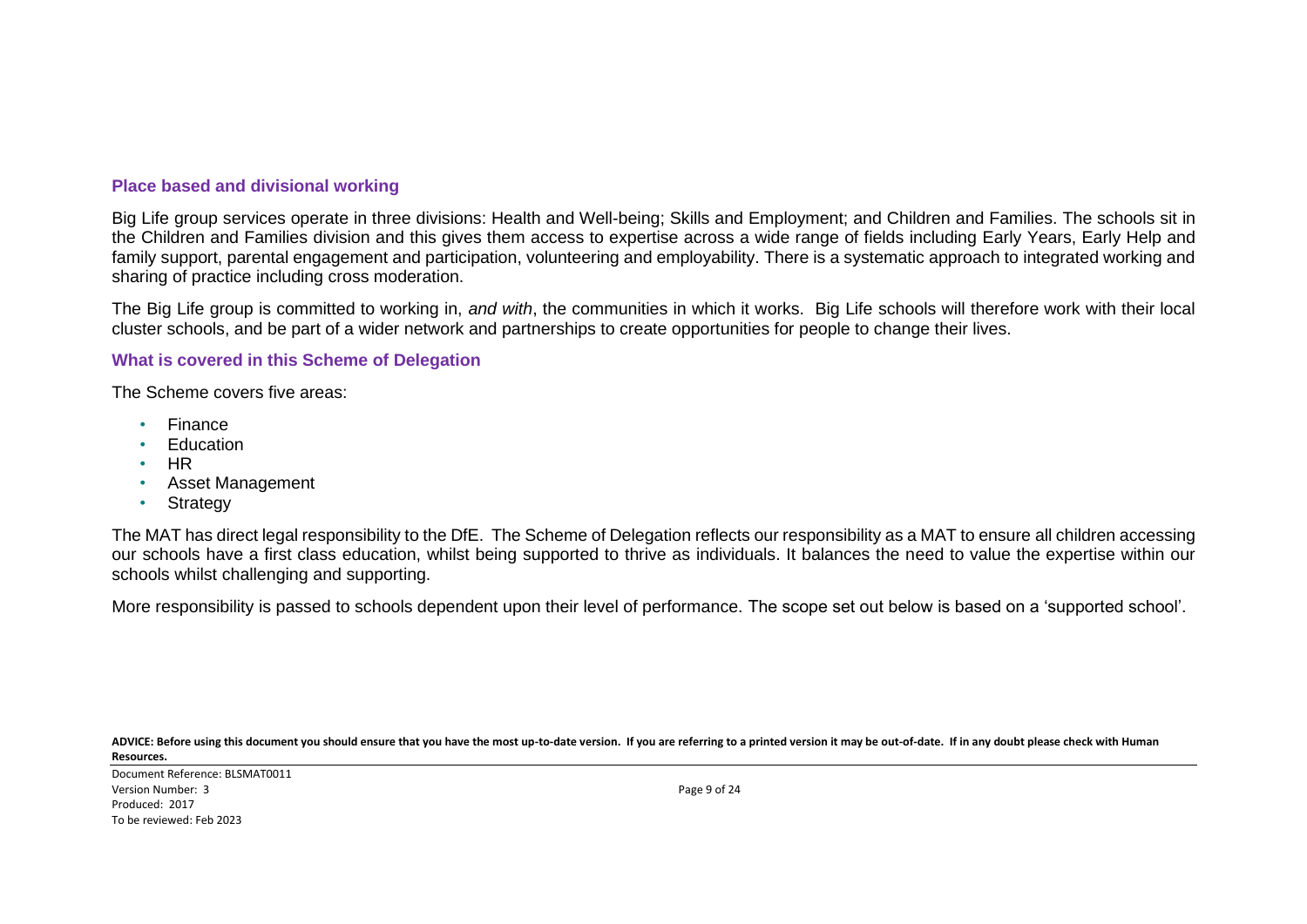| <b>Finance</b>                                                                                                                                               |                                                                                                                                                                                  |                                                                                                                          |                                                                                                                  |                                                                                                                                                                                                                                    |                                                                                                                                                                                                                                                                                                                                                                                                                                                                                                             |
|--------------------------------------------------------------------------------------------------------------------------------------------------------------|----------------------------------------------------------------------------------------------------------------------------------------------------------------------------------|--------------------------------------------------------------------------------------------------------------------------|------------------------------------------------------------------------------------------------------------------|------------------------------------------------------------------------------------------------------------------------------------------------------------------------------------------------------------------------------------|-------------------------------------------------------------------------------------------------------------------------------------------------------------------------------------------------------------------------------------------------------------------------------------------------------------------------------------------------------------------------------------------------------------------------------------------------------------------------------------------------------------|
| <b>Responsibility</b>                                                                                                                                        | <b>Head teacher</b>                                                                                                                                                              | <b>LGC</b>                                                                                                               | <b>Finance Meeting</b>                                                                                           | <b>Director</b>                                                                                                                                                                                                                    | <b>MAT</b>                                                                                                                                                                                                                                                                                                                                                                                                                                                                                                  |
|                                                                                                                                                              |                                                                                                                                                                                  |                                                                                                                          |                                                                                                                  |                                                                                                                                                                                                                                    |                                                                                                                                                                                                                                                                                                                                                                                                                                                                                                             |
| Submission<br>0f<br>consolidated<br><b>Budget</b><br>Forecast by 31 July<br>the<br>following<br>for<br>financial<br>year<br>including<br>capital<br>projects | Will<br>have<br>primary<br>responsibility<br>for<br>draft<br>preparing<br>the<br>Budget business<br>as<br>necessary during May<br>in accordance with a<br>pre-arranged timetable | The LGC will make the<br>recommendation<br>for<br>approval to the MAT<br>with any amendments it<br>feels are appropriate | The Head teacher will<br>discuss the draft budget<br>at the finance meeting<br>prior to submission to<br>the LGB | Will<br>Head<br>support<br>teacher with drafting of<br>forecast<br>Will<br>draft<br>the<br>consolidated<br>budget<br>advise<br>and<br>on<br>the<br>Innovation<br>and<br>Improvement fund to<br>inform individual school<br>budgets | The full MAT Board will<br>approve<br>the<br>consolidated<br>Budget Forecast for the<br>MAT<br>including<br>the<br>individual<br>school<br>prior<br>budgets<br>to<br>submission to the<br>EFA by 31 July<br>The<br>initial<br><b>Budget</b><br>for a newly<br>Forecast<br>converting school will<br>be based on the Pre-<br>Academy Report and<br>must be<br>approved by<br>Board<br>full<br>MAT<br>the<br>before<br>school<br>the<br>academy<br>to<br>converts<br>status<br>and<br>joins the<br><b>MAT</b> |
| Revisions<br>to<br>budget                                                                                                                                    | The Head teacher may<br>make                                                                                                                                                     | Recommendations<br>for                                                                                                   | Advise on and informed                                                                                           | Approval of all in year                                                                                                                                                                                                            | Informed<br>of<br>budget                                                                                                                                                                                                                                                                                                                                                                                                                                                                                    |
| during the year as<br>appropriate                                                                                                                            | requests<br>for<br>changes to the budget<br>during the<br>year as<br>through<br>appropriate<br>with<br>consultation                                                              | approval for revisions to<br>the budget must be<br>made by the LGC                                                       | of changes to budget                                                                                             | revisions to budget                                                                                                                                                                                                                | changes via MAT Board<br>meetings                                                                                                                                                                                                                                                                                                                                                                                                                                                                           |

Document Reference: BLSMAT0011 Version Number: 3 Page 10 of 24 Produced: 2017 To be reviewed: Feb 2023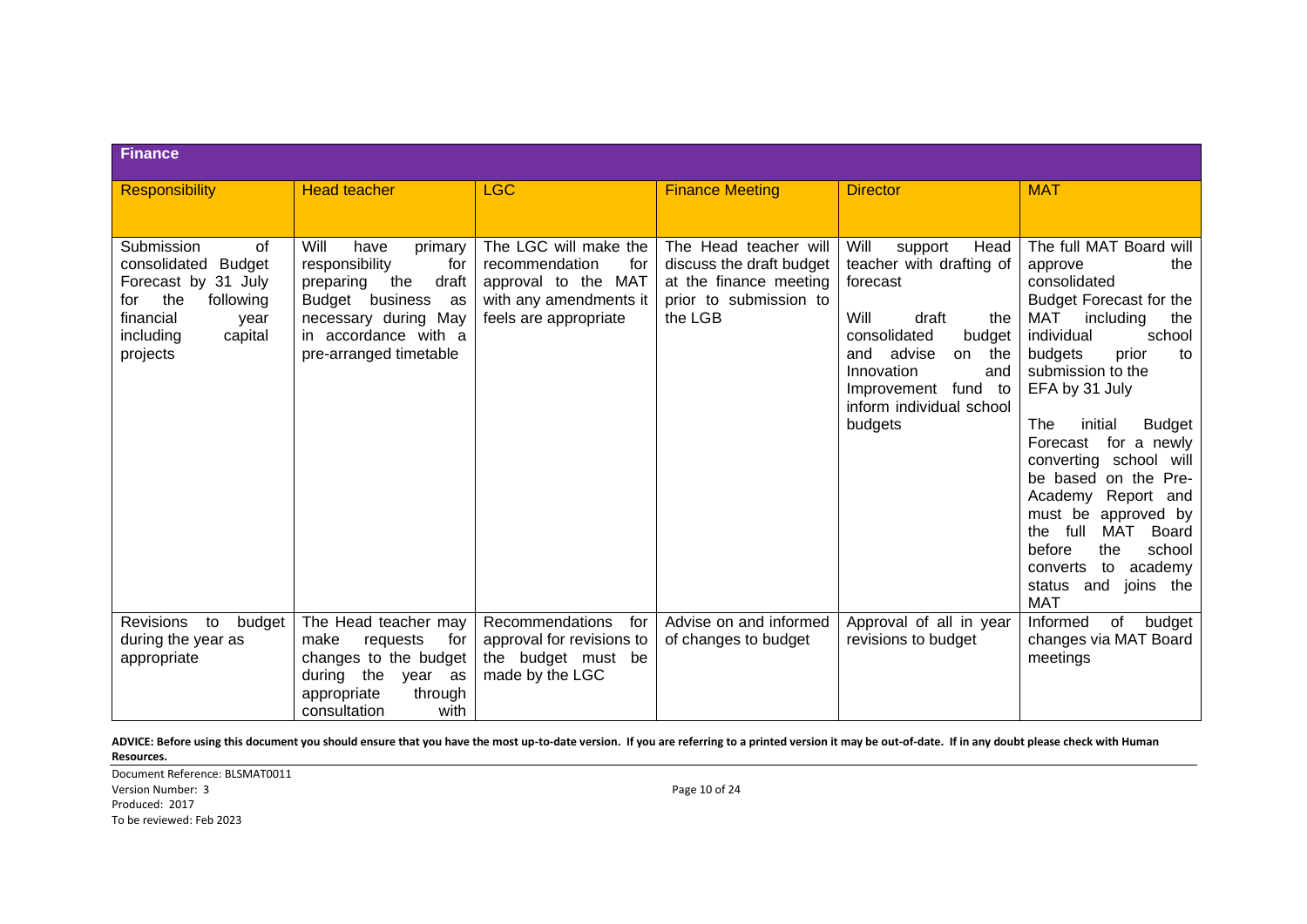|                                                                                                                  | relevant members of the<br><b>LGC and the Director</b>                                        |  |                                                                                                                                     |                                                                                       |
|------------------------------------------------------------------------------------------------------------------|-----------------------------------------------------------------------------------------------|--|-------------------------------------------------------------------------------------------------------------------------------------|---------------------------------------------------------------------------------------|
| Purchase<br>Order/Invoice<br>Approval within agreed<br>budget                                                    | Up to £5,000                                                                                  |  | £5,001 up to £49,999                                                                                                                | £50,000 and over                                                                      |
| Approval to accept a<br>quotation<br>from<br>a<br>minimum of 3 or from a<br>formal contract<br>tendering process | Up to £10,000                                                                                 |  | Director after<br>consideration will<br>authorise the<br>procurement within<br>agreed budget<br>parameters; £5,001 up<br>to £49,999 | £50,000 and over                                                                      |
| Authority to accept a<br>quote/tender other than<br>the lowest contract price                                    | Request authorisation<br>from the<br>Director to<br>deviate from the lowest<br>quote / tender |  | Director after<br>consideration will<br>authorise the<br>procurement within<br>agreed budget<br>parameters                          |                                                                                       |
| Agreements<br>Legal<br>(leases) under £20,000<br>pa                                                              |                                                                                               |  | Agreed by Director                                                                                                                  |                                                                                       |
| Legal<br>agreements<br>(leases) over £20k pa                                                                     |                                                                                               |  |                                                                                                                                     | Agreed by the MAT                                                                     |
| Big Life Group service<br>level agreement                                                                        |                                                                                               |  |                                                                                                                                     | Agreed by the MAT                                                                     |
| Authority to write off bad<br>debts                                                                              | Up to a value of £249.99                                                                      |  | £250 up to £44,999<br>(over £45,000 requires<br>secretary<br>of<br>state<br>approval)                                               | MAT will approve any<br>£45,000+,<br>value<br>pending secretary of<br>state approval. |
| Capital<br>Approval for<br>Expenditure<br>not                                                                    |                                                                                               |  |                                                                                                                                     | Capital Sub-committee<br>will make<br>recommendations to                              |

Document Reference: BLSMAT0011 Version Number: 3 Page 11 of 24 Produced: 2017 To be reviewed: Feb 2023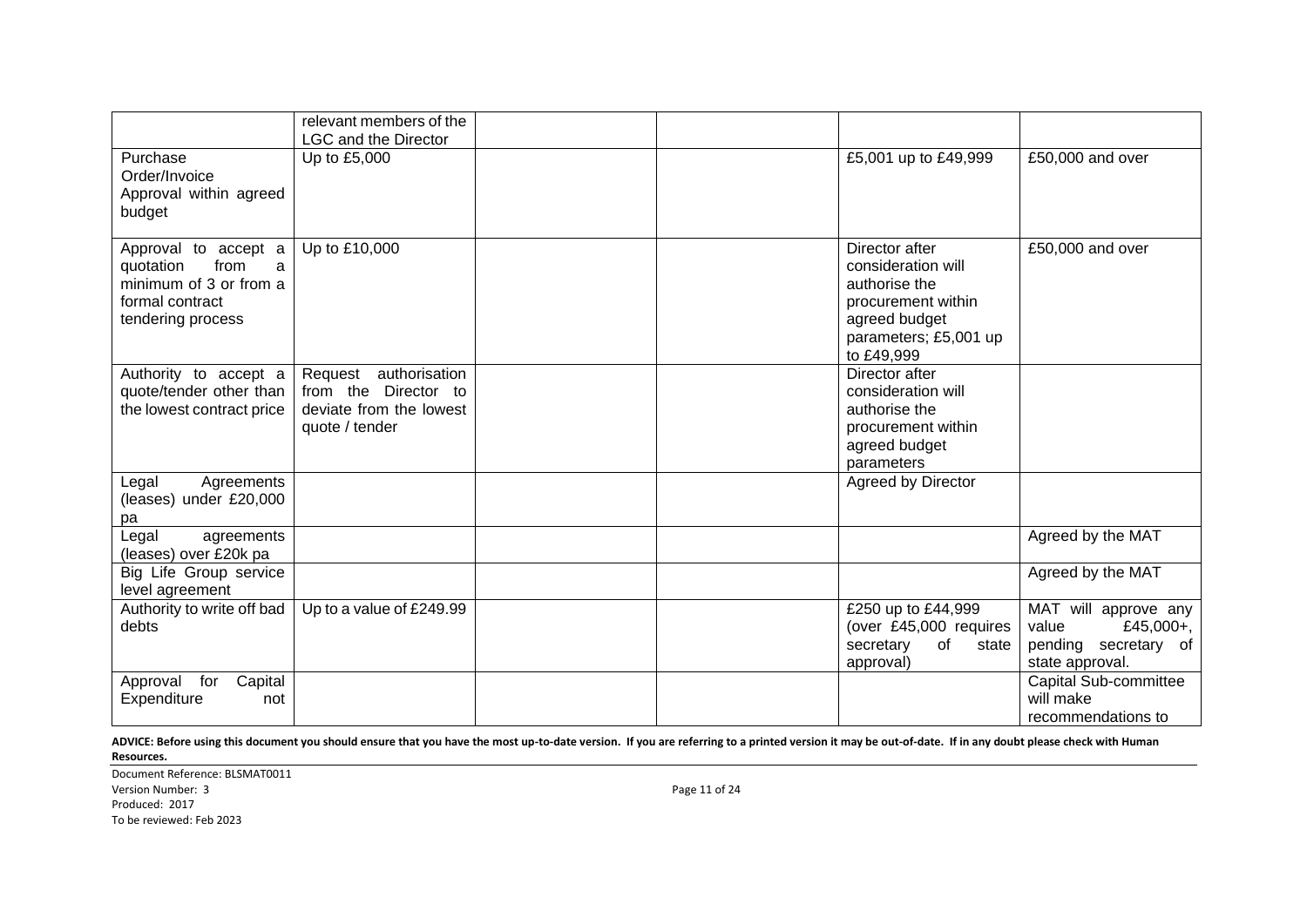| included in the original<br>budget                                   |                                                                                                                                                                                                               |                                                                                                                                                                                               |                                                                                                                         |                                                                                                                                            | the MAT board, to<br>formally approve capital<br>proposal.                                                                                                                                                                                    |
|----------------------------------------------------------------------|---------------------------------------------------------------------------------------------------------------------------------------------------------------------------------------------------------------|-----------------------------------------------------------------------------------------------------------------------------------------------------------------------------------------------|-------------------------------------------------------------------------------------------------------------------------|--------------------------------------------------------------------------------------------------------------------------------------------|-----------------------------------------------------------------------------------------------------------------------------------------------------------------------------------------------------------------------------------------------|
| Approval for Virements<br>between nominal codes<br>and budget heads. | The Head teacher may<br>request approval for<br>between<br>virements<br>codes<br>nominal<br>and<br>budget heads on the<br>approved financial plan                                                             |                                                                                                                                                                                               |                                                                                                                         | will<br>The<br>Director<br>consider and authorise<br>such transfers ensuring<br>the overall expenditure<br>is kept within agreed<br>budget |                                                                                                                                                                                                                                               |
| Reporting and Internal<br>Audit<br>(Scrutiny)<br>Requirements        | The Head teacher is<br>responsible<br>for<br>providing<br>such<br>information<br>and<br>assistance in relation to<br>reporting and internal<br>auditing as the MAT<br>Board may from time to<br>time require. | The Local governing<br>committee is to provide<br>such information and<br>assistance in relation to<br>audit<br>statutory<br>procedures as the MAT<br>Board may from time to<br>time require. | The<br>Finance Meeting<br>will<br>monitor<br>the<br>management accounts<br>and report any concerns<br>to the MAT Board. |                                                                                                                                            | MAT<br>Board<br><b>The</b><br>will<br>review the performance<br>of the academy against<br>its Budget as part of its<br>review of the level of<br>autonomy it should be<br>granted at the<br>first<br>meeting<br>in<br>each<br>financial year. |
| Statutory<br>Audit<br>Procedures                                     | The Head teacher is to<br>provide<br>such<br>information<br>and<br>assistance in relation to<br>audit<br>statutory<br>procedures as the MAT<br>Board may from time to<br>time require.                        | The Local governing<br>committee is to provide<br>such information and<br>assistance in relation to<br>statutory<br>audit<br>procedures as the MAT<br>Board may from time to<br>time require. |                                                                                                                         |                                                                                                                                            | The statutory accounts<br>are signed off by the<br>members at the AGM                                                                                                                                                                         |

| <b>Human</b><br><b>Resources</b>    |                                |               |                                                                  |            |
|-------------------------------------|--------------------------------|---------------|------------------------------------------------------------------|------------|
| <b>STATISTICS</b><br>Responsibility | <b>Head teacher</b><br>teacher | $\cap$<br>LGU | $\sim$ $\sim$<br>100000<br>)/Director<br><b>CONTRACTOR</b><br>◡∟ | <b>MAT</b> |

Document Reference: BLSMAT0011 Version Number: 3 Page 12 of 24 Produced: 2017 To be reviewed: Feb 2023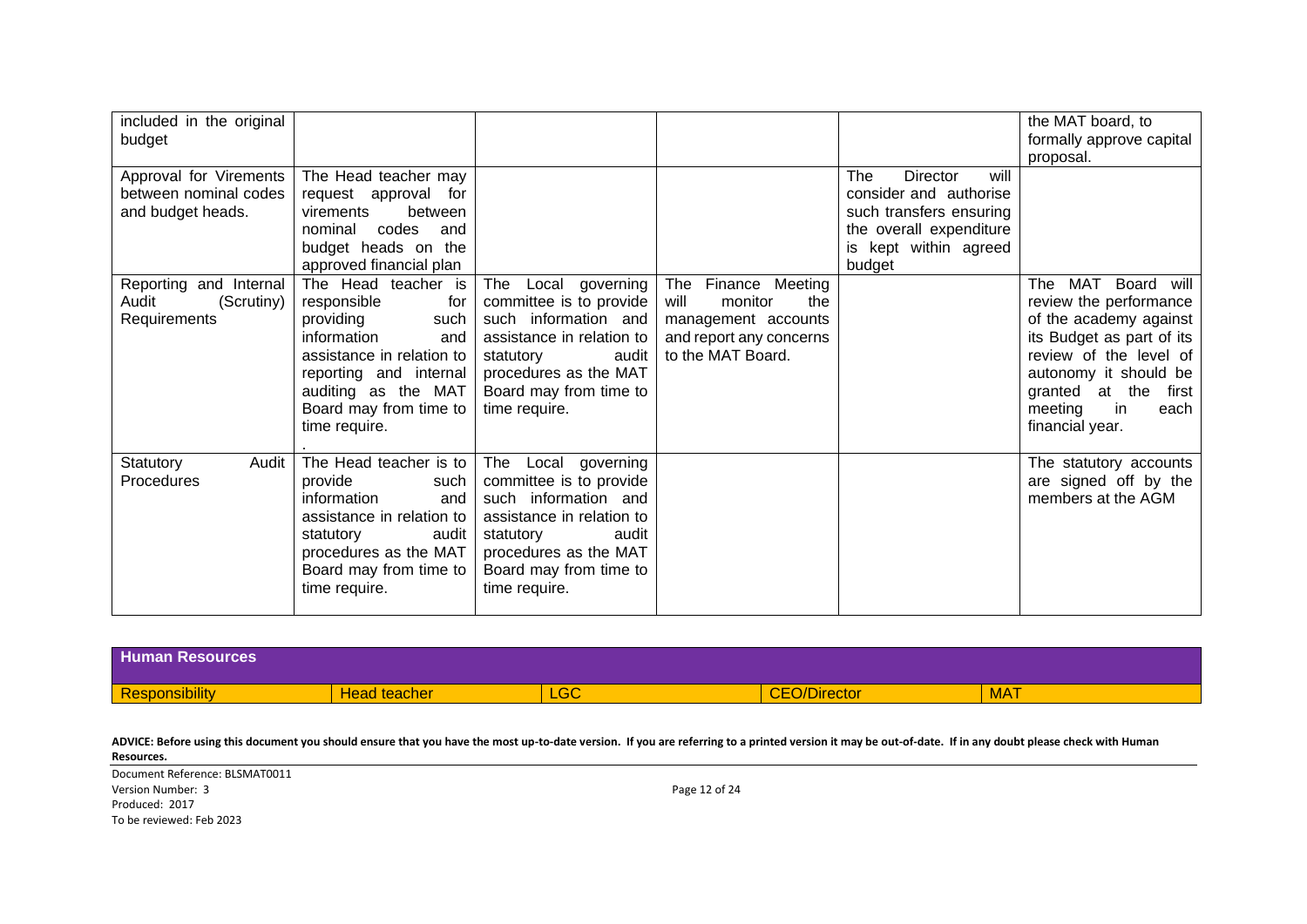| Head teacher recruitment                    |                                                                                                                                                                                                                                                                                                                       | The Chair of Governors will sit<br>on the appointment panel.                                                                                                                | Director<br>will oversee the<br>process and be a panel<br>member as will group CEO                                                           | MAT Board representation<br>will sit on Appointment Panel<br>and will formally appoint the<br>Head Teacher. |
|---------------------------------------------|-----------------------------------------------------------------------------------------------------------------------------------------------------------------------------------------------------------------------------------------------------------------------------------------------------------------------|-----------------------------------------------------------------------------------------------------------------------------------------------------------------------------|----------------------------------------------------------------------------------------------------------------------------------------------|-------------------------------------------------------------------------------------------------------------|
| Senior<br>Leadership<br>Team<br>recruitment | The Head teacher will lead<br>recruitment<br>the<br>and<br>appointment<br>process<br>following the Big Life groups<br>approved procedures.<br>Once a decision has been<br>made a recommendation<br>will be referred to the LGC<br>for ratification.                                                                   | Chair of<br>the<br>Local<br>The<br>Governing Committee will<br>nominate a representative<br>from amongst its ranks to<br>participate in the recruitment<br>process          | The Director,<br>or his/her<br><b>HR</b><br>representative<br>(e.g.<br>Manager) will advise<br>the<br>Head teacher throughout the<br>process | N/A                                                                                                         |
| Teacher recruitment                         | The Head teacher will lead<br>the process for filling<br>teacher<br>vacancies<br>in<br>conjunction with the Senior<br>Leadership Team and a<br>representative of the Local<br>Governing<br>Committee<br>following the MAT approved<br>procedures.<br>The EDCF will advise on<br>values based recruitment<br>processes | Chair of<br>the<br>The<br>Local<br>Governing Committee will<br>nominate a representative<br>from amongst its ranks to<br>participate in the teacher<br>appointment process. | Will<br>Advise<br>ensuring<br>on<br>appointments<br>reflect<br>the<br>Trust's values                                                         |                                                                                                             |
| <b>Support Staff Recruitment</b>            | The Head teacher will lead<br>the process for filling any<br>vacancy for a member of<br>support staff in conjunction<br>with the Senior Leadership<br>Team and the                                                                                                                                                    | The Chair of the Local<br>Governing<br>Committeewill<br>nominate a representative<br>from amongst its ranks to<br>participate in the recruitment<br>process if appropriate. | The Director will advise on<br>posts that require LGC<br>representation                                                                      |                                                                                                             |

Document Reference: BLSMAT0011 Version Number: 3 Page 13 of 24 Produced: 2017 To be reviewed: Feb 2023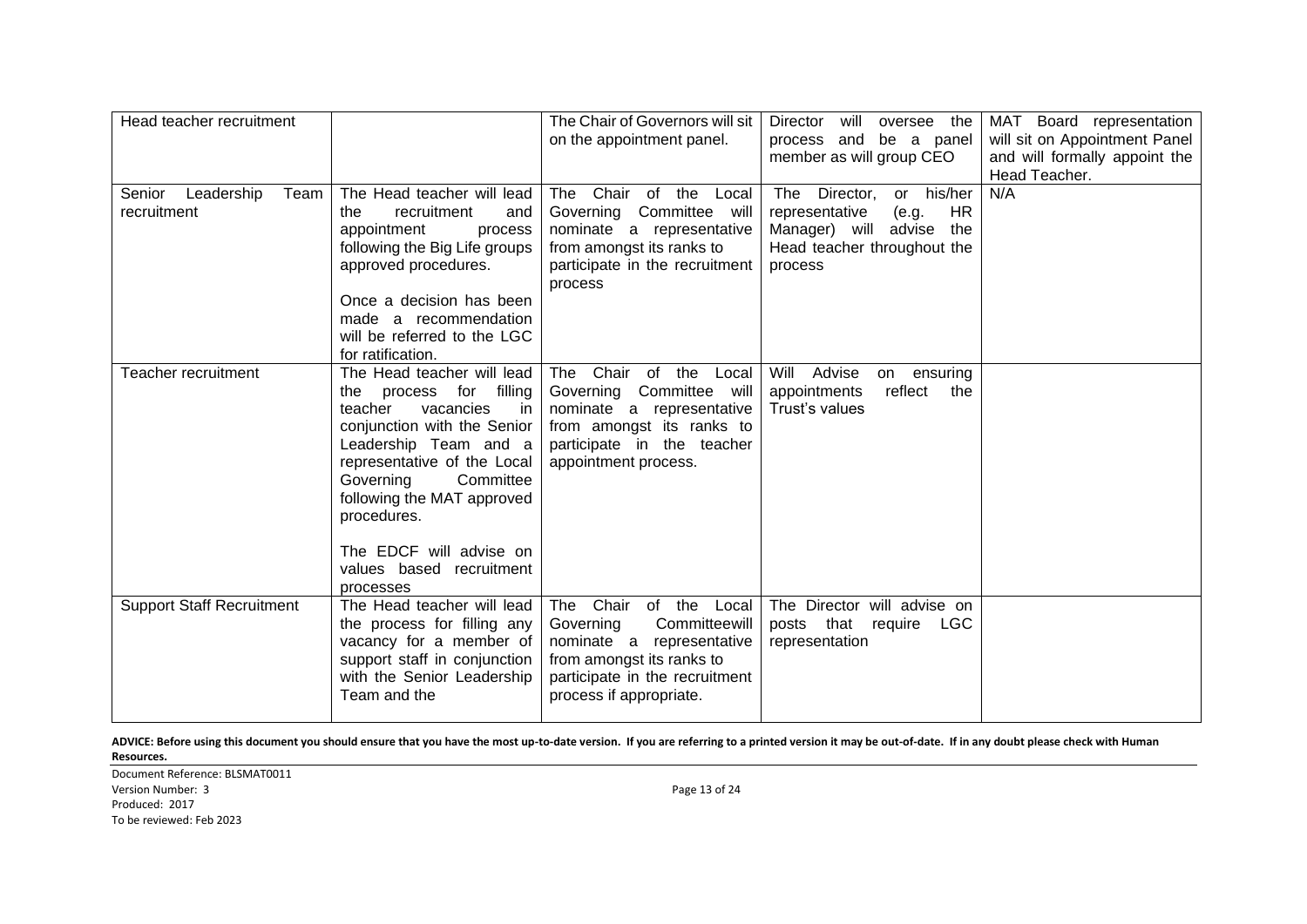|                                                                                                                       | representative of a Local<br>governing committee<br>(if<br>appropriate) following the<br>MAT approved procedures.                                                                  |                                                                                                                                                                                                                                                    |                                                                                                                                                                                                                                                                                                                                        |                                                         |
|-----------------------------------------------------------------------------------------------------------------------|------------------------------------------------------------------------------------------------------------------------------------------------------------------------------------|----------------------------------------------------------------------------------------------------------------------------------------------------------------------------------------------------------------------------------------------------|----------------------------------------------------------------------------------------------------------------------------------------------------------------------------------------------------------------------------------------------------------------------------------------------------------------------------------------|---------------------------------------------------------|
| Appointment of External<br>Consultants                                                                                | The Head teacher is to<br>notify the Director promptly<br>of any decision to appoint an<br>external consultant.<br>Any such appointment will<br>be made in the name of the<br>MAT. | Any decision concerning the<br>appointment of an external<br>consultant is to be taken<br>jointly by the Head teacher<br>and the Local governing<br>committee.                                                                                     | The Director will advise if<br>appointment needs to be<br>school based or MAT based<br>with a view to VFM and<br>sharing resources. Where<br>this<br>appropriate<br>will<br>be<br><b>SLT</b><br>discussed within<br>for<br>Head teachers will appoint<br>external consultants on behalf<br>of the MAT using Big Life<br>group contract |                                                         |
| Approval of pay policy                                                                                                |                                                                                                                                                                                    | Considered<br>by<br>Local<br><b>Governing Committee</b>                                                                                                                                                                                            | Develop<br>Director<br>by<br>in<br>consultation with SLT                                                                                                                                                                                                                                                                               | Approval of Pay Policy                                  |
| Head teacher Performance<br>Appraisal and<br>Salary Review in accordance<br>with approved Appraisal and<br>Pay policy |                                                                                                                                                                                    | The Chair of Governors will<br>review<br>the<br>appraisal<br>assessment undertaken by<br>the CEO/Director and<br>the<br>Independent<br>Quality<br>Assurance Partner.<br>The LGC Chair will report on<br>the outcome of the appraisal<br>to the LGC | The CEO/Director will<br>be<br>the<br>responsible<br>for<br>arrangement of the Head<br>teacher's<br>performance<br>appraisal.<br>This will include a report from<br>independent<br>the<br>Quality<br><b>Assurance Partner</b>                                                                                                          |                                                         |
| <b>Teacher Appraisal and Salary</b><br>Review in accordance with<br>approved Appraisal and Pay<br>policy              | The<br>Head<br>teacher<br>is<br>responsible for leading the<br>appraisal and salary review<br>process for teaching staff<br>within<br>parameters<br>of                             |                                                                                                                                                                                                                                                    | his/her<br>The<br>Director,<br>or<br><b>HR</b><br>representative<br>(e.g.<br>Manager) will<br>advise<br>the<br>Head teacher throughout the<br>process as required and                                                                                                                                                                  | The MAT board will approve<br>the budget and pay policy |

Document Reference: BLSMAT0011 Version Number: 3 Page 14 of 24 Produced: 2017 To be reviewed: Feb 2023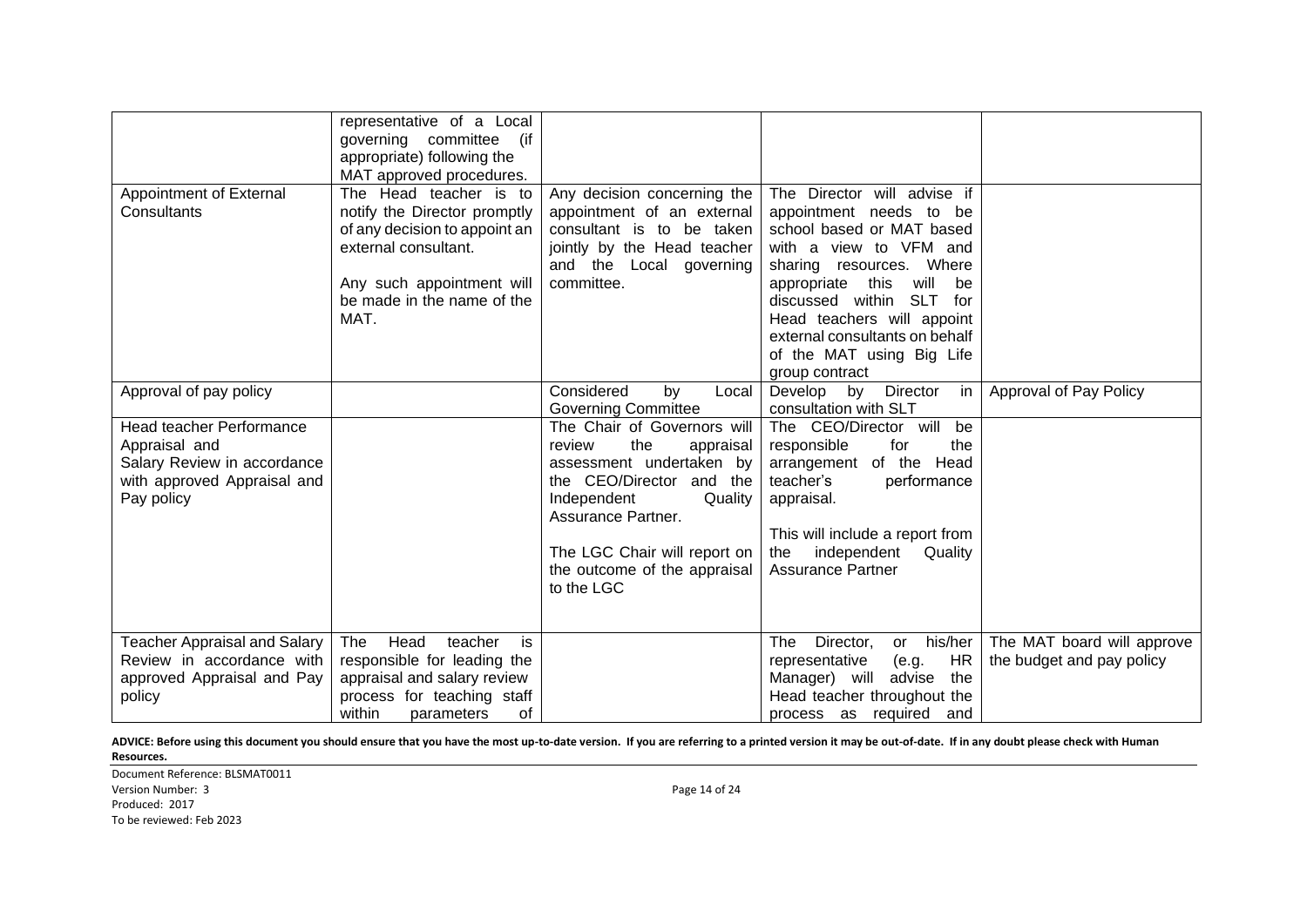|                                                                                                         | approved budget and pay<br>policy                                                                                                                                                                   |                                                                                                                                                                                                                                                                     | review<br>salary<br>ensure<br>decisions represent overall<br>vision for Big Life School's.                                                                                                                                                                                                                                                                                                                                                                           |                                                                                                                                                   |
|---------------------------------------------------------------------------------------------------------|-----------------------------------------------------------------------------------------------------------------------------------------------------------------------------------------------------|---------------------------------------------------------------------------------------------------------------------------------------------------------------------------------------------------------------------------------------------------------------------|----------------------------------------------------------------------------------------------------------------------------------------------------------------------------------------------------------------------------------------------------------------------------------------------------------------------------------------------------------------------------------------------------------------------------------------------------------------------|---------------------------------------------------------------------------------------------------------------------------------------------------|
| Support staff appraisal and<br>salary review in accordance<br>with approved Appraisal and<br>Pay policy | Head<br>teacher<br>is<br>The<br>responsible for leading the<br>appraisal and salary review<br>process for teaching staff<br>within<br>parameters<br>of<br>approved budget and pay<br>policy         |                                                                                                                                                                                                                                                                     | Director,<br>or his/her<br>The<br>representative<br>(e.g.<br>HR.<br>Manager) will advise<br>the<br>Head teacher throughout the<br>process as required and<br>salary<br>review<br>ensure<br>decisions represent overall<br>vision for Big Life School's                                                                                                                                                                                                               |                                                                                                                                                   |
| Terms of Employment                                                                                     | The Head teacher may<br>make decisions with regard<br>to the terms of employment<br>for an individual member of<br>staff e.g flexible working<br>request in accordance with<br>the groups policies. |                                                                                                                                                                                                                                                                     | The Director is to review and<br>comment on any proposals<br>that may involve a change to<br>the terms of employment.                                                                                                                                                                                                                                                                                                                                                |                                                                                                                                                   |
| Reductions in Staffing and<br>Revisions to<br>Staffing<br><b>Structures</b>                             | The Head teacher will work<br>with the Director to revise<br>structures accordingly.                                                                                                                | Governing<br>The<br>Local<br>Committee<br>will<br>be<br>responsible<br>for<br>recommending the revised<br>staffing structure for approval<br>to the MAT Board and<br>recommending approval for<br>any proposed<br>reductions in staffing to the<br><b>MAT Board</b> | The Director will identify if<br>staffing structures need to be<br>revised and will work with the<br>Head teacher to revise<br>staffing<br>structures<br>and<br>implement. The Director will<br>support the<br>Head teacher throughout the<br>restructuring process and will<br>attend consultation meetings<br>where appropriate<br><b>The</b><br>Director<br>will<br>refer<br>recommendations for revised<br>staffing structures to the MAT<br>Board for approval. | The MAT Board will consider<br>any representations made by<br>the<br>the Director,<br>Head<br>teacher and/or the<br>Local<br>Governing Committee. |

Document Reference: BLSMAT0011 Version Number: 3 Page 15 of 24 Produced: 2017 To be reviewed: Feb 2023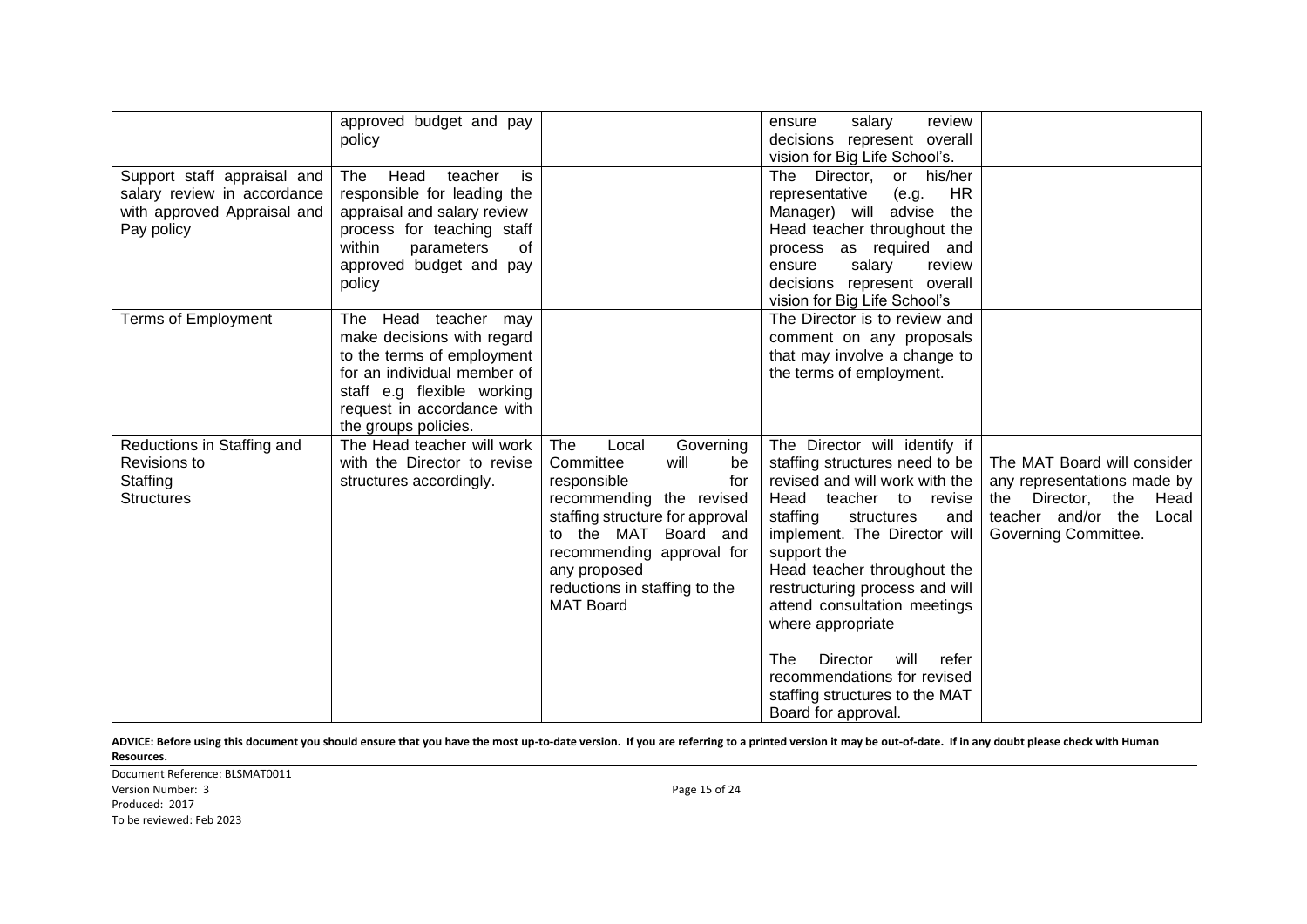| of<br>Allegations<br>Gross<br>Misconduct | The Head teacher is to<br>notify the Director as soon<br>as possible after becoming<br>aware of any circumstances<br>that may need to be dealt<br>with under the Disciplinary<br>Procedure which may be<br>deemed<br>to<br>be<br>Gross<br>Misconduct.<br>The Head teacher<br>will<br>ensure that an investigation<br>into<br>is conducted<br>anv<br>of<br>allegations<br>gross<br>misconduct in accordance | If an allegation of gross<br>misconduct has been made<br>against the Head teacher<br>then the Local Governing<br>Committee will be responsible<br>for informing the Director and<br>the Director will then be<br>responsible for organising an<br>investigation<br>into<br>the<br>allegation<br>under<br>the<br>Disciplinary Procedure. | The<br>Director<br>or<br>an<br>appropriate<br>representative<br>(e.g HR manager) will be<br>responsible for arranging the<br>constitution of panels for<br>disciplinary<br>and grievance<br>hearings.<br>For allegations against a<br>head teacher the Director and<br>CEO will lead the panel.<br>Appeals will be heard by the<br>MAT Chair. | Decisions concerning the<br>dismissal of SLT staff lie with<br>the MAT Board.<br>Directors will be asked to sit<br>on panels for<br><b>Appeal Hearings</b> |
|------------------------------------------|------------------------------------------------------------------------------------------------------------------------------------------------------------------------------------------------------------------------------------------------------------------------------------------------------------------------------------------------------------------------------------------------------------|-----------------------------------------------------------------------------------------------------------------------------------------------------------------------------------------------------------------------------------------------------------------------------------------------------------------------------------------|-----------------------------------------------------------------------------------------------------------------------------------------------------------------------------------------------------------------------------------------------------------------------------------------------------------------------------------------------|------------------------------------------------------------------------------------------------------------------------------------------------------------|
|                                          | the<br>with<br>Disciplinary<br>Procedure. If the outcome                                                                                                                                                                                                                                                                                                                                                   |                                                                                                                                                                                                                                                                                                                                         |                                                                                                                                                                                                                                                                                                                                               |                                                                                                                                                            |
|                                          | of the investigation is that<br>there is sufficient evidence<br>substantiate<br>the<br>to                                                                                                                                                                                                                                                                                                                  |                                                                                                                                                                                                                                                                                                                                         |                                                                                                                                                                                                                                                                                                                                               |                                                                                                                                                            |
|                                          | allegation the Head teacher<br>will refer the matter to a                                                                                                                                                                                                                                                                                                                                                  |                                                                                                                                                                                                                                                                                                                                         |                                                                                                                                                                                                                                                                                                                                               |                                                                                                                                                            |
|                                          | Disciplinary<br>Hearing<br>in<br>with<br>accordance<br>the<br>procedure                                                                                                                                                                                                                                                                                                                                    |                                                                                                                                                                                                                                                                                                                                         |                                                                                                                                                                                                                                                                                                                                               |                                                                                                                                                            |
| Disciplinary Allegations that            | The Head teacher is to                                                                                                                                                                                                                                                                                                                                                                                     | LGC Chair will be<br><b>THE</b>                                                                                                                                                                                                                                                                                                         | The CEO will appoint<br>an                                                                                                                                                                                                                                                                                                                    | Decisions<br>concerning<br>the                                                                                                                             |
| fall short of Gross<br>Misconduct        | notify the Director as soon<br>as possible after becoming                                                                                                                                                                                                                                                                                                                                                  | notified of any allegation of a<br>less serious nature has been                                                                                                                                                                                                                                                                         | independent<br>person<br>to<br>conduct the investigation into                                                                                                                                                                                                                                                                                 | imposition of a disciplinary<br>sanction in respect of the                                                                                                 |
|                                          | aware of an allegation.                                                                                                                                                                                                                                                                                                                                                                                    | made against the Head<br>teacher                                                                                                                                                                                                                                                                                                        | the allegation under the<br>Disciplinary Procedure.                                                                                                                                                                                                                                                                                           | Head teacher will lie with the<br>MAT Board.<br>Directors will                                                                                             |
|                                          | Head teacher will<br>The                                                                                                                                                                                                                                                                                                                                                                                   |                                                                                                                                                                                                                                                                                                                                         |                                                                                                                                                                                                                                                                                                                                               | the<br>form<br>panels<br>0f                                                                                                                                |
|                                          | ensure that an investigation                                                                                                                                                                                                                                                                                                                                                                               |                                                                                                                                                                                                                                                                                                                                         |                                                                                                                                                                                                                                                                                                                                               | Disciplinary<br>and<br>Appeal                                                                                                                              |
|                                          | conducted<br>into<br>is.<br>any<br>disciplinary allegations in                                                                                                                                                                                                                                                                                                                                             |                                                                                                                                                                                                                                                                                                                                         |                                                                                                                                                                                                                                                                                                                                               | the<br>Hearings in<br>of<br>case                                                                                                                           |

Document Reference: BLSMAT0011 Version Number: 3 Page 16 of 24 Produced: 2017 To be reviewed: Feb 2023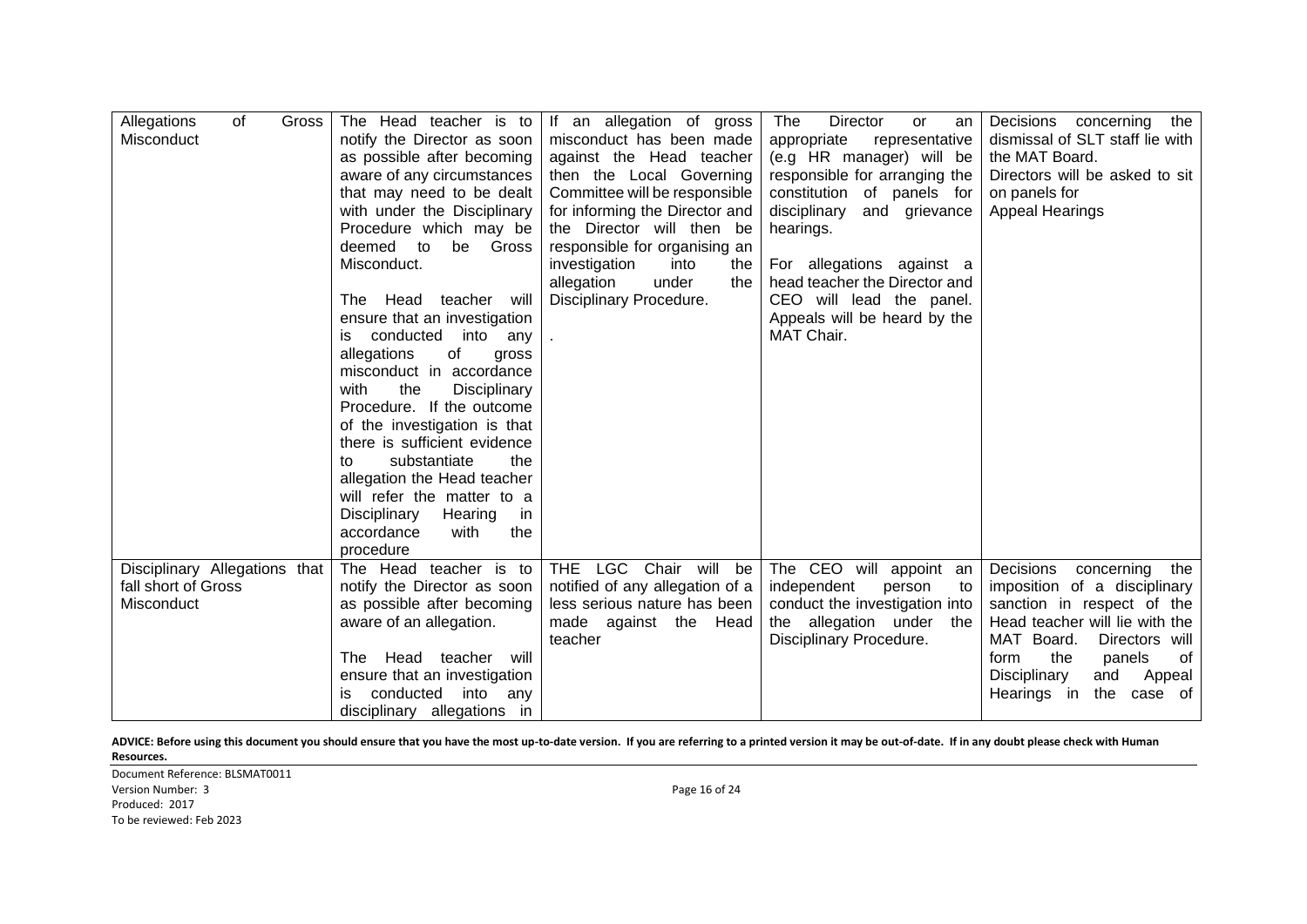|                               | with<br>accordance<br>the                                |                                 | allegations<br>against<br>Head |
|-------------------------------|----------------------------------------------------------|---------------------------------|--------------------------------|
|                               | Disciplinary Procedure. If                               |                                 | teachers.                      |
|                               | outcome<br>of<br>the<br>the                              |                                 |                                |
|                               | investigation is that there is                           |                                 |                                |
|                               | sufficient<br>evidence<br>to                             |                                 |                                |
|                               | substantiate the allegation                              |                                 |                                |
|                               | the Head teacher will refer                              |                                 |                                |
|                               | the matter to a Disciplinary                             |                                 |                                |
|                               | Hearing in accordance with                               |                                 |                                |
|                               | the procedure.                                           |                                 |                                |
|                               |                                                          |                                 |                                |
|                               | Head teacher is<br>The                                   |                                 |                                |
|                               | responsible for keeping the                              |                                 |                                |
|                               | Director informed                                        |                                 |                                |
|                               | at all stages of the                                     |                                 |                                |
|                               | procedure                                                |                                 |                                |
| <b>Capability Proceedings</b> | Where a capability issue is                              | Decisions concerning<br>the     | Directors will be asked to sit |
|                               | identified the Head teacher                              | dismissal of any employees      | on panels for Appeal           |
|                               | is responsible for leading                               | lie with the Group CEO          | Hearings for head teachers     |
|                               | and managing the process                                 |                                 |                                |
|                               | set out in the appraisal and                             | Appeals following capability    |                                |
|                               | capability procedures.                                   | proceedings for staff other     |                                |
|                               |                                                          | than Head Teachers will be      |                                |
|                               | Head teacher<br>The<br>is is                             | heard by the CEO/Director, or   |                                |
|                               | responsible for keeping the<br>Director and Chair of the | a suitable<br>person<br>they    |                                |
|                               | Local<br>Governing                                       | appoint.                        |                                |
|                               | Committee<br>informed                                    | The Director is responsible for |                                |
|                               | regarding the progress of                                | keeping the MAT Board           |                                |
|                               | the proceedings for any                                  | informed regarding              |                                |
|                               | member of teaching or                                    | proceedings                     |                                |
|                               | support staff.                                           |                                 |                                |
|                               |                                                          |                                 |                                |
|                               |                                                          |                                 |                                |

Document Reference: BLSMAT0011 Version Number: 3 Page 17 of 24 Produced: 2017 To be reviewed: Feb 2023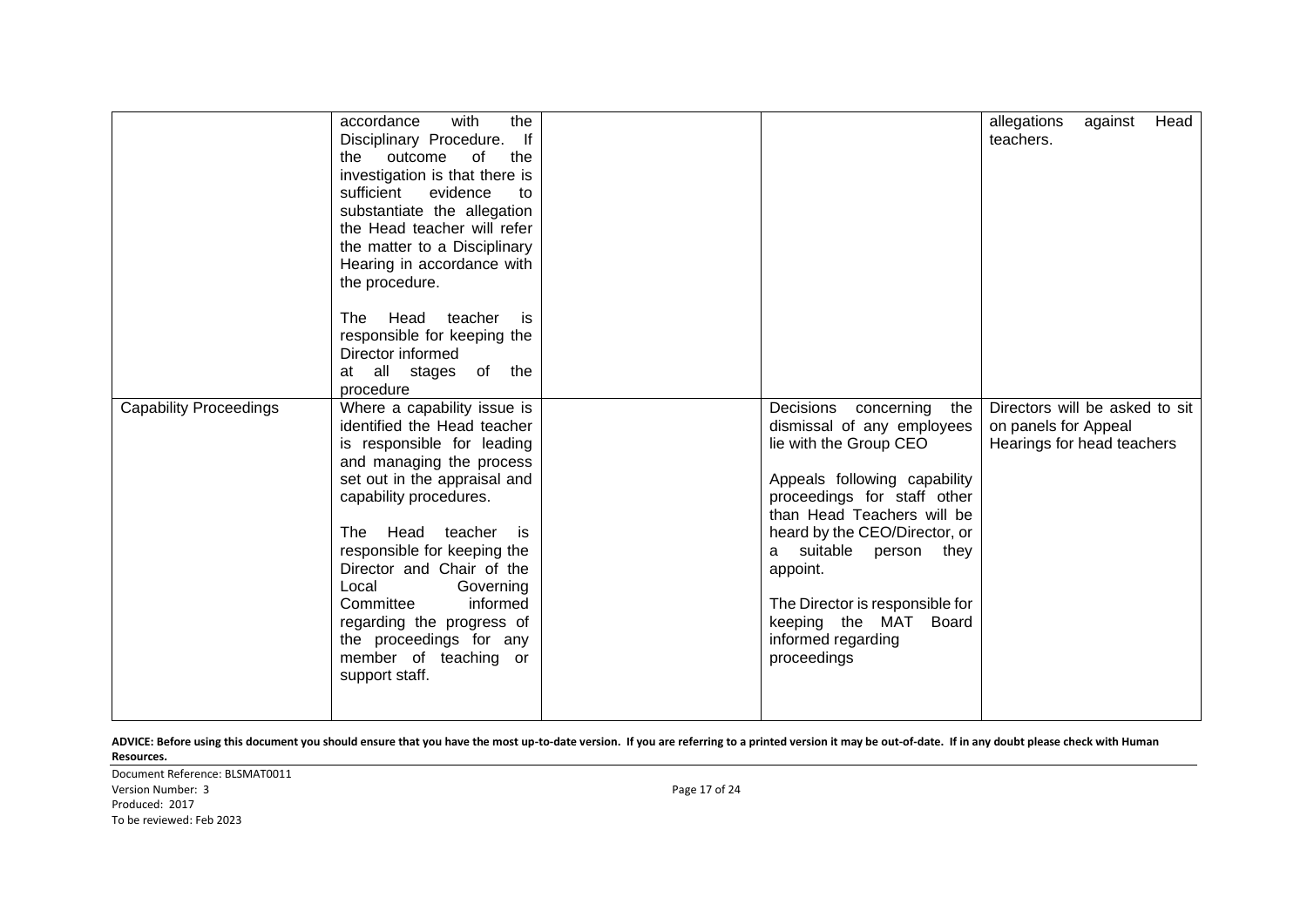|              | If there has been insufficient<br>improvement<br>in<br>performance after having<br>the<br>followed<br>capability<br>procedures the final hearing<br>will be referred to the<br>Director.                                                                                                                                                                                                                                                                                                                               |                                                                                                                                                                                                                                                                                                                                                                                            |                                                                                                                                                                                                                                  |                                                                                                                                                                                                                                                                                                                                                                                      |
|--------------|------------------------------------------------------------------------------------------------------------------------------------------------------------------------------------------------------------------------------------------------------------------------------------------------------------------------------------------------------------------------------------------------------------------------------------------------------------------------------------------------------------------------|--------------------------------------------------------------------------------------------------------------------------------------------------------------------------------------------------------------------------------------------------------------------------------------------------------------------------------------------------------------------------------------------|----------------------------------------------------------------------------------------------------------------------------------------------------------------------------------------------------------------------------------|--------------------------------------------------------------------------------------------------------------------------------------------------------------------------------------------------------------------------------------------------------------------------------------------------------------------------------------------------------------------------------------|
| Safeguarding | The Head teacher is to<br>ensure that:<br>a Senior Designating<br>Safeguarding member<br>of staff, has been<br>appointed<br>they have sufficient<br>resources to enable<br>them to undertake the<br>role<br>They carry out the DSL<br>role in the absence of a<br><b>DSL</b><br>all staff have access to<br>and have read the<br>Safeguarding<br>policy<br>and Keeping Children<br>Safe guidance as a<br>minimum<br>The LGC, Director and<br>LADO<br>notified<br>are<br>immediately<br>of<br>any<br>allegation<br>made | The LGC is responsible for:<br>Appointing one of its<br>$\bullet$<br>members as the named<br>Governor to liaise with<br>Head<br>teacher<br>the<br>regarding safeguarding<br>matters<br>Ensuring members are<br>safeguarding<br>trained<br>Taking<br>collective<br>for<br>responsibility<br>safeguarding in the<br>school and monitoring<br>safeguarding<br>procedures within the<br>school | The Director is to inform the<br>MAT<br>Board<br>of<br>any<br>safeguarding<br>allegation<br>raised in respect of the<br>Head teacher, any member of<br>the Senior Leadership Team<br>or any other key employee of<br>the school. | The<br>MAT<br>Board carries<br>responsibility<br>overall<br>for<br>ensuring that safeguarding<br>policies are implemented and<br>is collectively responsible with<br>Local<br>Governing<br>the<br>Committee for ensuring that<br>safeguarding arrangements<br>are fully embedded within the<br>school's ethos and reflected<br>in the school's day to day<br>safeguarding practices. |

Document Reference: BLSMAT0011 Version Number: 3 Page 18 of 24 Produced: 2017 To be reviewed: Feb 2023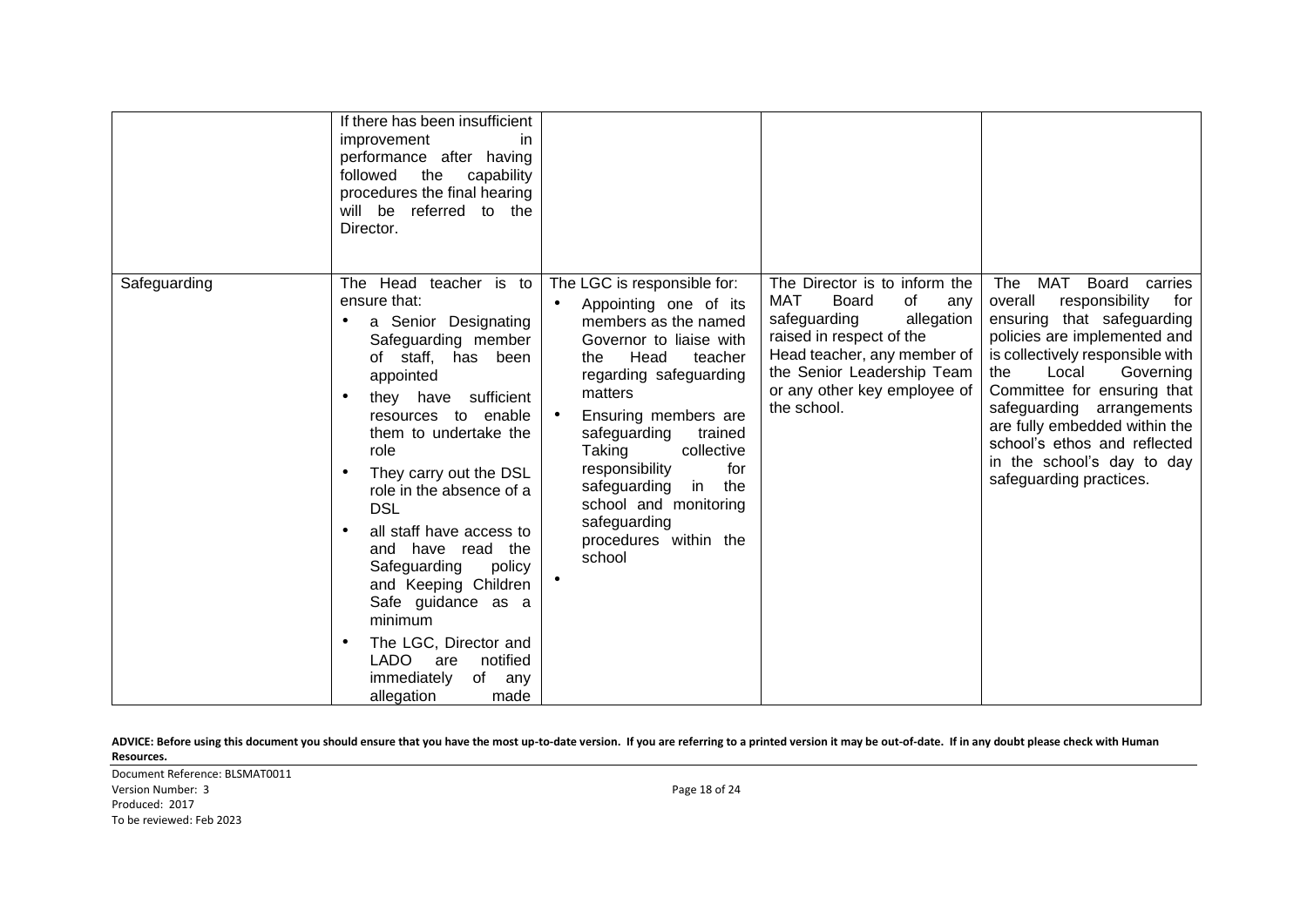| against a member of<br>staff.                                                                  |
|------------------------------------------------------------------------------------------------|
| They implement the<br>Early Help approach<br>within schools                                    |
| They report periodically<br>to LGC and CSGB on<br>Safeguarding                                 |
| the<br>The<br>complete<br>annual Section<br>175<br>audit<br>with<br>the<br>designated governor |

| <b>Education</b>        |                                                                                                                                                                                                                                                                                                             |                                                                                                                                                                                                                                             |                                                                                                                                              |                                                                                                                                              |  |
|-------------------------|-------------------------------------------------------------------------------------------------------------------------------------------------------------------------------------------------------------------------------------------------------------------------------------------------------------|---------------------------------------------------------------------------------------------------------------------------------------------------------------------------------------------------------------------------------------------|----------------------------------------------------------------------------------------------------------------------------------------------|----------------------------------------------------------------------------------------------------------------------------------------------|--|
| <b>Responsibility</b>   | <b>Head teacher</b>                                                                                                                                                                                                                                                                                         | LGC                                                                                                                                                                                                                                         | <b>Director</b>                                                                                                                              | <b>MAT</b>                                                                                                                                   |  |
| <b>SEF</b>              | Head<br>is<br>teacher<br>The<br>responsible for working in<br>with<br>partnership<br>kev<br>stakeholders to develop the<br>annual SEF<br>The Head teacher,<br>with  <br>engagement<br>of<br>key<br>stakeholders<br>will I<br>periodically update the SEF<br>to reflect on progress or<br>areas of challenge | The LGC will sign off the<br>annual SEF having inputted<br>into its' completion and refer<br>to MAT for final approval.<br>The LGC will ensure that the<br>appropriate<br>sections<br>are<br>reviewed periodically through<br>its meetings. | The Director will input into the<br>SEFs for all Big Life Schools,<br>ensuring they reflect the<br>vision and values of Big Life<br>schools. | MAT Board<br>approves final<br><b>SEF</b>                                                                                                    |  |
| School Improvement Plan | The Head teacher is to<br>draw up a draft School<br>Plan<br>Improvement<br>and<br>share it with<br>the MAT<br>Quality Assurance Advisor   the implementation.                                                                                                                                               | The<br>Governing<br>Local<br>Committee is responsible for<br>approving the SIP and for<br>monitoring                                                                                                                                        |                                                                                                                                              | The MAT Board will receive a<br>presentation on<br>the SIP<br><b>LGC</b><br>following<br>approval<br>including<br>updates<br>on<br>progress. |  |

Document Reference: BLSMAT0011 Version Number: 3 Page 19 of 24 Produced: 2017 To be reviewed: Feb 2023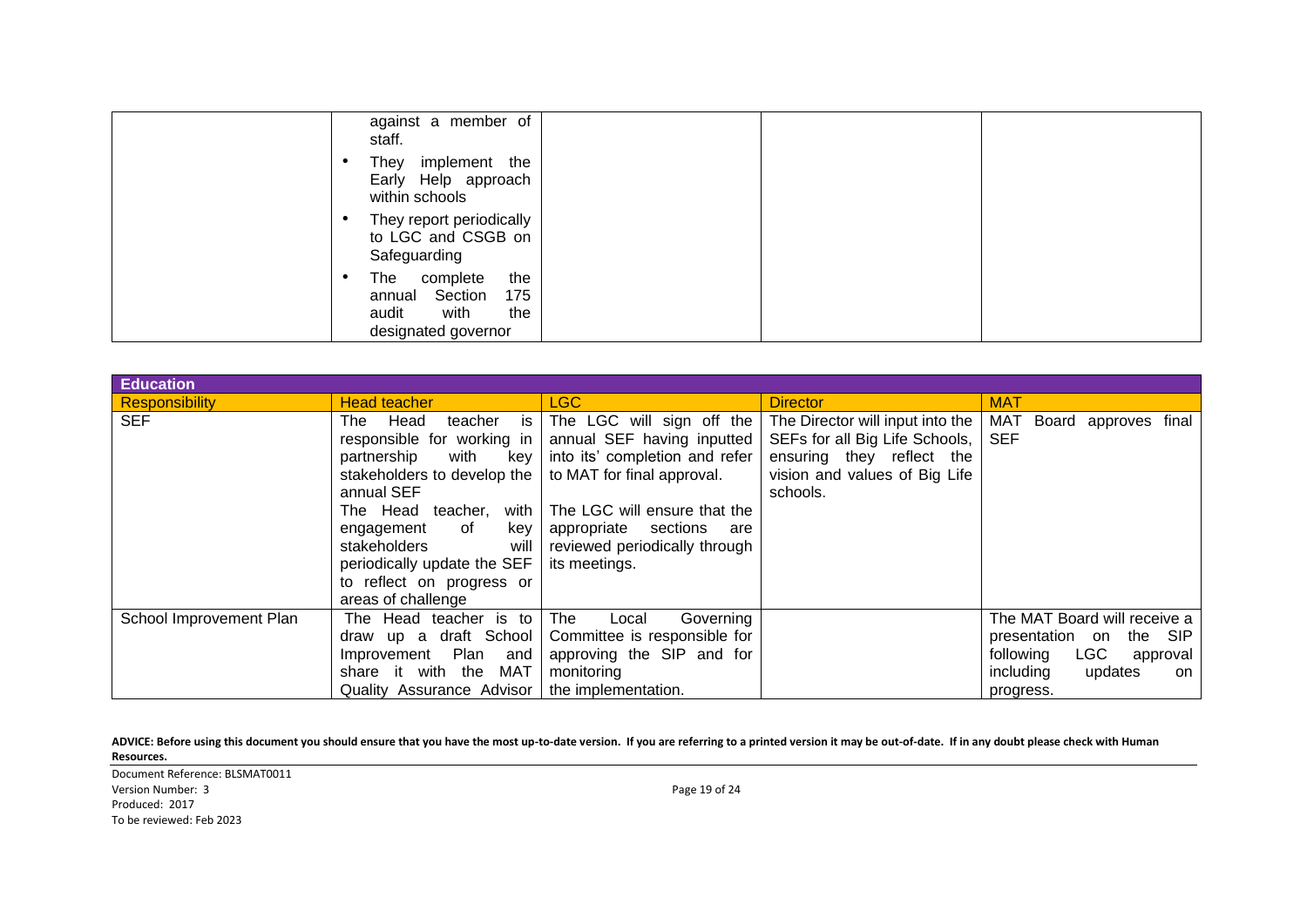|                                                                                       | and LGC prior to submitting<br>it to the MAT Board.<br>School<br>draft<br><b>The</b><br>Improvement Plan should<br>be costed with the support<br>of the Director and the<br>expenditure built into the<br><b>Budget Forecast</b> |                                                                                                                                                                                                |                                                                                                                                                                                                                         |                                                                                                                                                               |
|---------------------------------------------------------------------------------------|----------------------------------------------------------------------------------------------------------------------------------------------------------------------------------------------------------------------------------|------------------------------------------------------------------------------------------------------------------------------------------------------------------------------------------------|-------------------------------------------------------------------------------------------------------------------------------------------------------------------------------------------------------------------------|---------------------------------------------------------------------------------------------------------------------------------------------------------------|
| School hours                                                                          |                                                                                                                                                                                                                                  | LGC is responsible for setting<br>the opening and closing times<br>schools taking into<br>for<br>consideration the views of the<br>head teacher                                                |                                                                                                                                                                                                                         | Unless the MAT Board, acting<br>in good faith, has any<br>legitimate reason to<br>do otherwise, it will ratify<br>the recommendation made by<br>the LGC       |
| Term times                                                                            |                                                                                                                                                                                                                                  | LGC is responsible for setting<br>the term times for schools<br>taking into consideration the<br>views of the head teacher                                                                     |                                                                                                                                                                                                                         | Unless the MAT Board, acting<br>in good faith, has any<br>legitimate reason to<br>do otherwise, it will ratify<br>the recommendation made by<br>the LGB       |
| Polices Requiring<br>Consistency Across the MAT<br>eg Safeguarding, HR and<br>Finance | The Head teacher will be<br>responsible for ensuring<br>that MAT<br>policies and<br>procedures<br>are applied<br>across the school                                                                                               | Local<br>Governing<br>The<br>Committee will note the<br>policies requiring consistency<br>across all the schools as<br>approved by the MAT Board<br>and<br>monitor<br>their<br>implementation. | Policies requiring consistency<br>across all the schools in the<br>MAT will be drafted by the<br>appropriate<br>Director<br>or<br>representative in conjunction<br>with Head teachers via the<br>SLT where appropriate. | The MAT Board will identify<br>policies that require MAT<br>Board approval.<br>The MAT Board will approve<br>all such policies and any<br>amendments to them. |
| Other school<br><b>Policies</b>                                                       | The Head teacher will have<br>responsibility,<br>with<br>the<br>involvement of the LGC, for<br>developing School specific<br>policies and as statutorily<br>required.                                                            | The<br>Governing<br>Local<br>will<br>Committee<br>have<br>responsibility for approving<br>any such                                                                                             | Director will monitor quality<br>and consistency across all<br>schools within the Trust                                                                                                                                 |                                                                                                                                                               |

Document Reference: BLSMAT0011 Version Number: 3 Page 20 of 24 Produced: 2017 To be reviewed: Feb 2023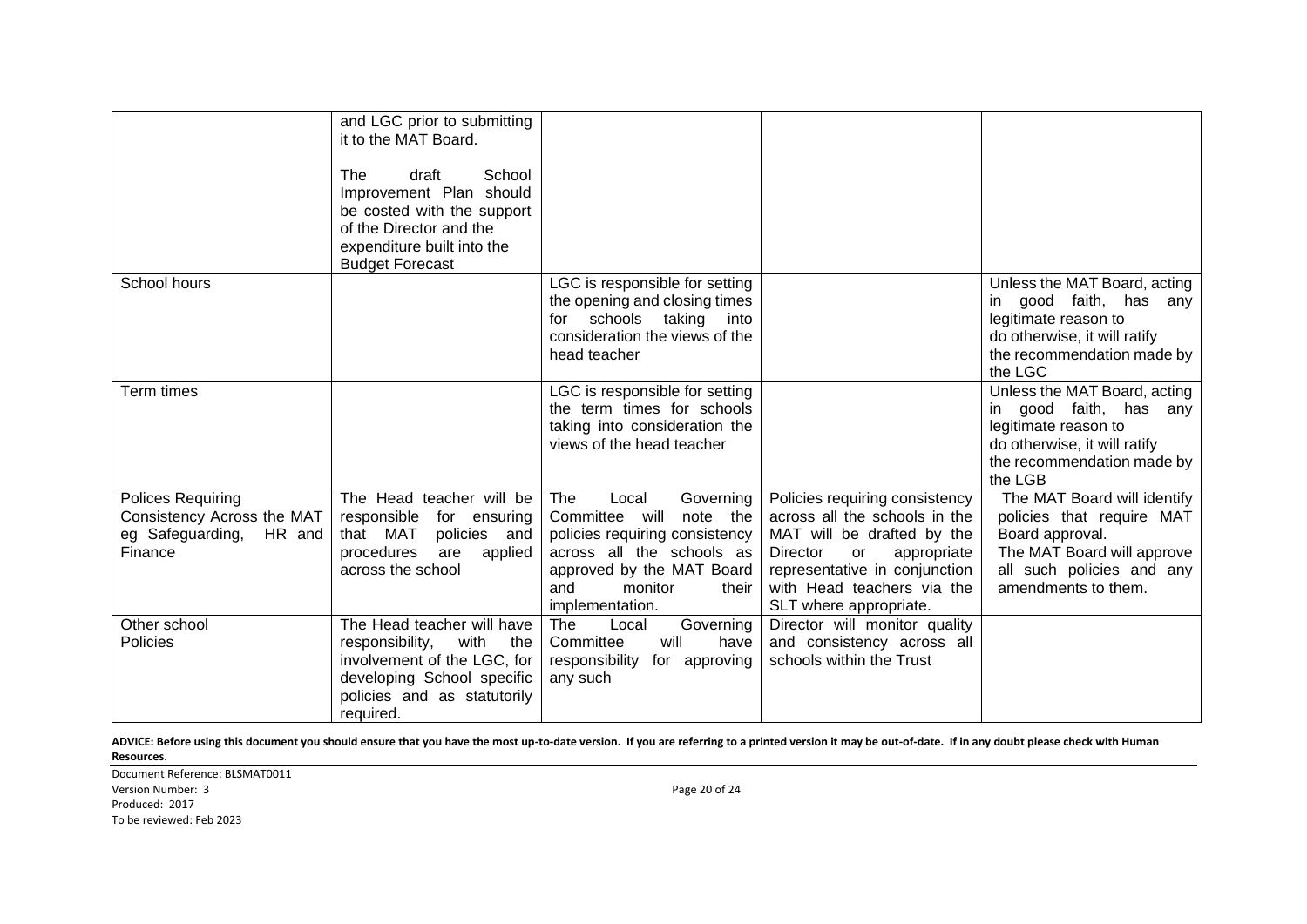| .<br>and<br>specific<br><b>DOIICV</b><br>School<br>monitoring<br>ıts |  |
|----------------------------------------------------------------------|--|
| implementation.                                                      |  |

| <b>Assets</b>                                                                                                                                                                                              |                                                                                                                                                                                                                                                                       |            |                                                                                                                                                                                                                                    |                                                                                                                                                                                                                                                                                                                                                                                                                             |
|------------------------------------------------------------------------------------------------------------------------------------------------------------------------------------------------------------|-----------------------------------------------------------------------------------------------------------------------------------------------------------------------------------------------------------------------------------------------------------------------|------------|------------------------------------------------------------------------------------------------------------------------------------------------------------------------------------------------------------------------------------|-----------------------------------------------------------------------------------------------------------------------------------------------------------------------------------------------------------------------------------------------------------------------------------------------------------------------------------------------------------------------------------------------------------------------------|
| <b>Responsibility</b>                                                                                                                                                                                      | <b>Head teacher</b>                                                                                                                                                                                                                                                   | <b>LGC</b> | <b>Director</b>                                                                                                                                                                                                                    | <b>MAT</b>                                                                                                                                                                                                                                                                                                                                                                                                                  |
| Negotiation and<br>renegotiation of contracts,<br>HP, Leasing, Services and<br>other<br>Agreements<br>Processes and procedures<br>must be in accordance with<br>the Financial<br><b>Regulations Manual</b> | Head teacher can enter up to<br>£5000 in compliance with the<br>agreed budget and where the<br>purchase level requires 3<br>quotations up to £10000.<br>Leases require Director                                                                                       | $\sim$     | The CEO/Director may enter<br>into purchases up to £50,000<br>in line with agreed budget<br>and contracts over £10000<br>where 3 quotations were<br>required<br>Leases under £20000                                                | Orders<br>for contracts<br>over<br>£50,000<br>and Leases over<br>£20,000 must be authorised<br>by the MAT Board.                                                                                                                                                                                                                                                                                                            |
| <b>Disposal of Assets</b>                                                                                                                                                                                  | The<br>Head<br>teacher<br>may<br>authorise the disposal of<br>assets up to and including a<br>market value of<br>£5,000 (either as one item or<br>in total) having first consulted<br>the Director for advice.<br>Records must be kept of all<br>disposals and logged |            | The Director (or appropriate<br>representative e.g. Finance<br>Director) will advise the Head<br>teacher regarding disposals,<br>ensure these are accounted<br>for correctly and keep the<br>MAT Board informed as<br>appropriate. | Mat approves items<br>over<br>£5,000. DFE approval only<br>needed for acquisition and<br>disposal of freehold land or<br>buildings MAT must adhere to<br>the principles of Regularity<br>Propriety and Value for Money<br>Otherwise it can purchase or<br>dispose of assets<br>Leases - the MAT needs prior<br>approval in order to<br>take on a finance lease on<br>any class of asset from<br>another party, take<br>up a |

Document Reference: BLSMAT0011 Version Number: 3 Page 21 of 24 Produced: 2017 To be reviewed: Feb 2023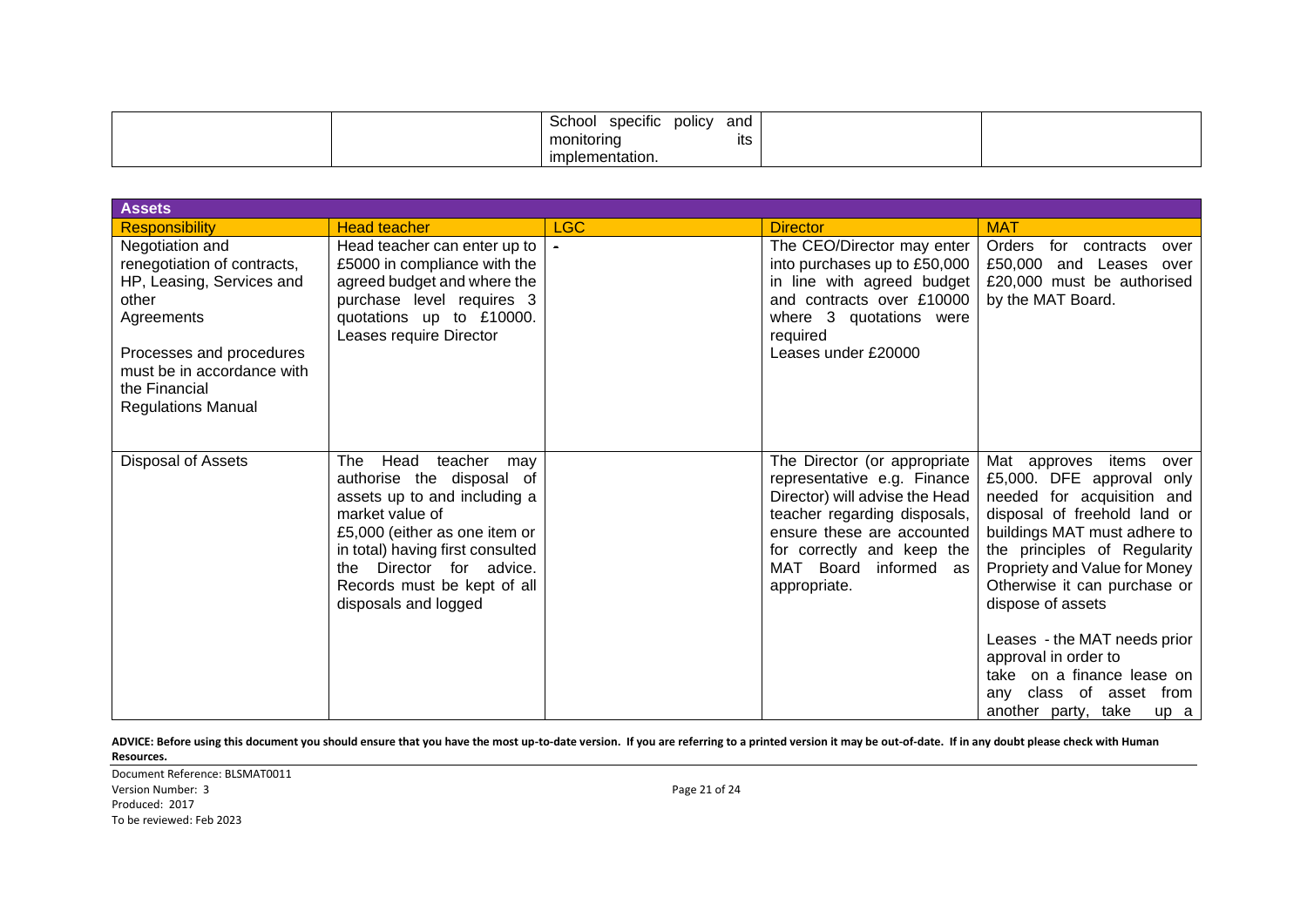|                                          |                                                                                                                                                                                                                                                                                               |                                                                                                                                 |                                                                                                                                                                                                                                                                                                                                                                                                                                                                                                                                                                                                  | leasehold or tenancy for<br>seven years or more, grant a<br>leasehold interest                                                                                                                                                                                                                                                                                |
|------------------------------------------|-----------------------------------------------------------------------------------------------------------------------------------------------------------------------------------------------------------------------------------------------------------------------------------------------|---------------------------------------------------------------------------------------------------------------------------------|--------------------------------------------------------------------------------------------------------------------------------------------------------------------------------------------------------------------------------------------------------------------------------------------------------------------------------------------------------------------------------------------------------------------------------------------------------------------------------------------------------------------------------------------------------------------------------------------------|---------------------------------------------------------------------------------------------------------------------------------------------------------------------------------------------------------------------------------------------------------------------------------------------------------------------------------------------------------------|
| <b>Premises Maintenance</b><br>Programme | A 25 year Maintenance<br>programme will be produced<br>once new<br>buildings<br>are<br>complete. Each year the<br>Head teacher will work with<br>the Director, and Finance<br>Director to cost maintenance<br>programme                                                                       | The LGC will supply a copy of<br>the Programme to the MAT<br>Board as part of the<br>School Improvement Plan                    | Each year the Director (or<br>appropriate<br>representative<br>will ensure that a Premises<br>Maintenance Programme is<br>drawn up and costed based<br>on most recent condition<br>survey/ cyclical maintenance<br>report. This will be added to<br>the SIP. The director in<br>conjunction with the Finance<br>Director and Head teacher<br>will take the costings from the<br>programme and build in the<br>expenditure into the budget<br>forecast and a proportion of<br>reserves from schools will be<br>retained<br>the<br>to<br>cover<br>maintenance programme as<br>per reserves policy. | The work recommended by<br>the Cyclical maintenance plan<br>will be budgeted and the<br>budget approved annually.<br>The MAT Board will take into<br>consideration<br>applications<br>from schools for use of<br>reserves for premises outside<br>of the cyclical maintenance.<br>Any major capital works will be<br>overseen by the Capital Sub<br>Committee |
| <b>Health and Safety</b>                 | Head<br>is<br>The<br>teacher<br>responsible for:<br>developing a health and<br>safety culture throughout<br>the school<br>ensuring that staff are<br>of<br>their<br>aware<br>responsibilities<br>Implementing the H&S<br>policy and ensuring local<br>procedures<br>are<br>developed<br>where | The LGC<br>will appoint a<br>responsible<br>Governor<br>for<br>overseeing and supporting<br>Health and Safety in the<br>school. | The Director (or appropriate<br>representative) will provide<br>model procedures to assist<br>the Head teacher with putting<br>school specific health and<br>safety procedures in place.<br>The Director will ensure that<br>an annual H&S audit is<br>carried out on site and the<br>actions of this tracked via the<br>reporting procedures across<br>the year. The Director will                                                                                                                                                                                                              | MAT<br>Board<br>carries<br>The<br>responsibility<br>overall<br>for<br>ensuring<br>that health<br>and<br>safety<br>policies<br>are<br>implemented and adhered to.                                                                                                                                                                                              |

Document Reference: BLSMAT0011 Version Number: 3 Page 22 of 24 Produced: 2017 To be reviewed: Feb 2023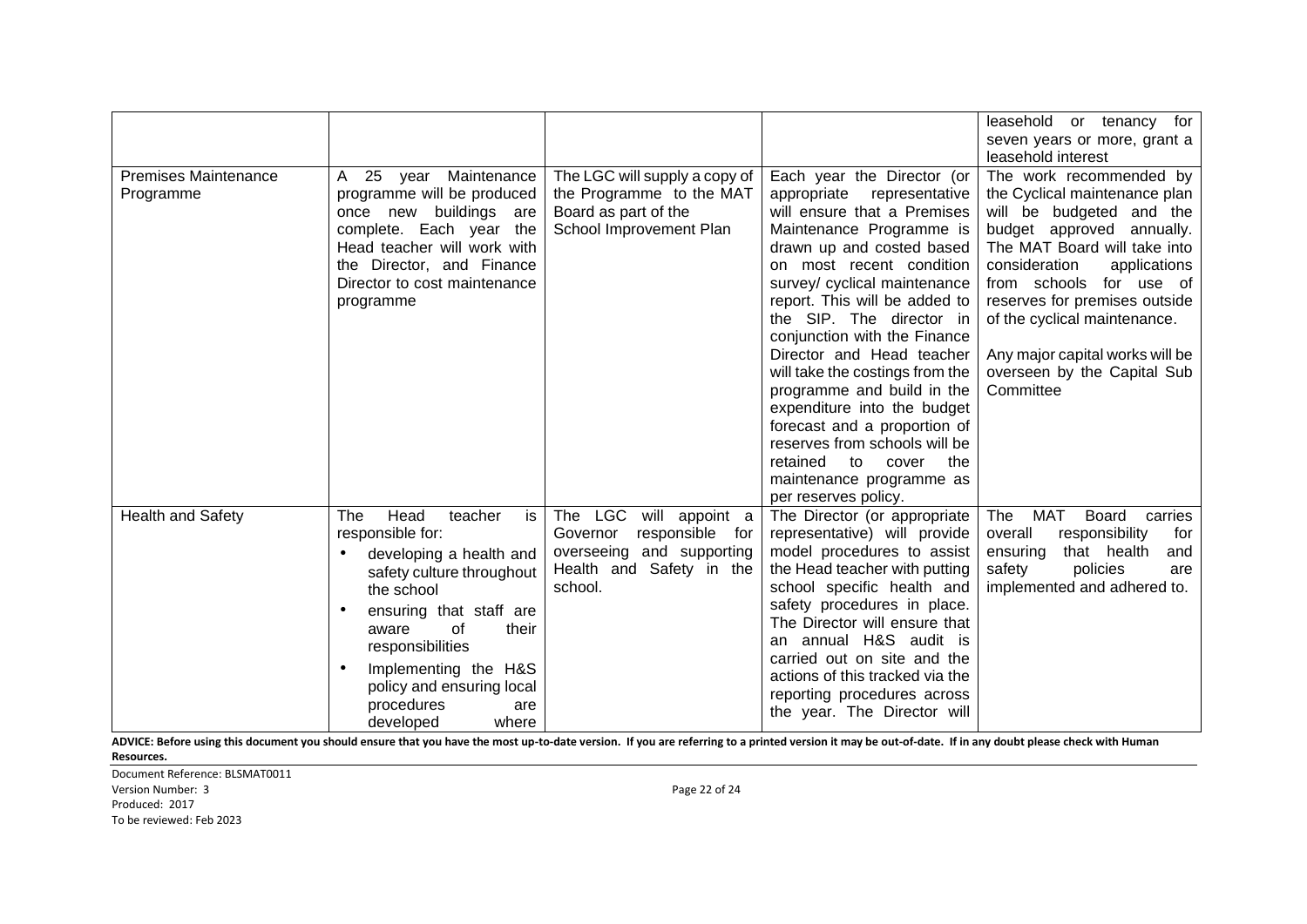|              | needed. Identifying and<br>supporting Health<br>and<br>Safety<br>Reps,<br>Fire<br>First<br>Marshalls<br>and<br>Aiders.<br>Submitting compliance<br>reports to CSGB                                                                                                                                               |                                                                                                                        | present termly reports to the<br>R&QC                                                                                                                                                                                                            |                                                                                                                                                                                                                                                   |
|--------------|------------------------------------------------------------------------------------------------------------------------------------------------------------------------------------------------------------------------------------------------------------------------------------------------------------------|------------------------------------------------------------------------------------------------------------------------|--------------------------------------------------------------------------------------------------------------------------------------------------------------------------------------------------------------------------------------------------|---------------------------------------------------------------------------------------------------------------------------------------------------------------------------------------------------------------------------------------------------|
| Legal Claims | The Head teacher is to notify<br>the Director and Chair of<br>Governors of any actual or<br>claims<br>potential<br>or<br>proceedings affecting<br>the<br>School as soon as becoming<br>aware of them.<br>The Head teacher will act on<br>any instructions received<br>from the Director and/or the<br>MAT Board. | Governing<br>The<br>Local<br>Committee will act on any<br>instructions received from the<br>Director/and/or MAT Board. | The Director (or appropriate  <br>will take<br>representative)<br>appropriate<br>advice<br>(legal/insurance etc) and<br>direct the LGC and/or Head<br>teacher as appropriate in line<br>with this guidance, keeping<br>the MAT Board<br>informed | The MAT Board may instruct<br>the Director and/or the Head<br>teacher and/or the Local<br>Governing Committee to take<br>such action as it may<br>reasonably require in relation<br>to the defence or prosecution<br>of any claim or proceedings. |

| <b>Strategy</b>       |                                                                                                                                                                                                                                                                                                 |                                                                                                                                     |                                                                                                                         |                                                                                                                                                                                                                                                                       |
|-----------------------|-------------------------------------------------------------------------------------------------------------------------------------------------------------------------------------------------------------------------------------------------------------------------------------------------|-------------------------------------------------------------------------------------------------------------------------------------|-------------------------------------------------------------------------------------------------------------------------|-----------------------------------------------------------------------------------------------------------------------------------------------------------------------------------------------------------------------------------------------------------------------|
| <b>Responsibility</b> | <b>Head teacher</b>                                                                                                                                                                                                                                                                             | LGC                                                                                                                                 | <b>Director</b>                                                                                                         | <b>MAT</b>                                                                                                                                                                                                                                                            |
| Growth of Trust       | The Head teacher will be<br>identify<br>responsible for<br>the growth strategy for the $\vert$ the wider Trust<br>Trust via the SLT meetings.<br>Head teachers may also be<br>instrumental in promoting the<br>Trust to other potential<br>schools and to act as an<br>ambassador for the Trust | The LGC will oversee the<br>viability and growth of the<br>school and will also input into $\vert$ is in line with growth plans for | Director<br><b>The</b><br>will<br>have<br>present progress on this to $\vert$ the values of the Trust<br>the MAT Board. | The MAT Board will have<br>responsibility for overseeing   overall responsibility for the<br>growth needs for their own   individual school ensuring it   the growth strategy and   development of the Trust<br>business plan and will ensuring it is in keeping with |

Document Reference: BLSMAT0011 Version Number: 3 Page 23 of 24 Produced: 2017 To be reviewed: Feb 2023